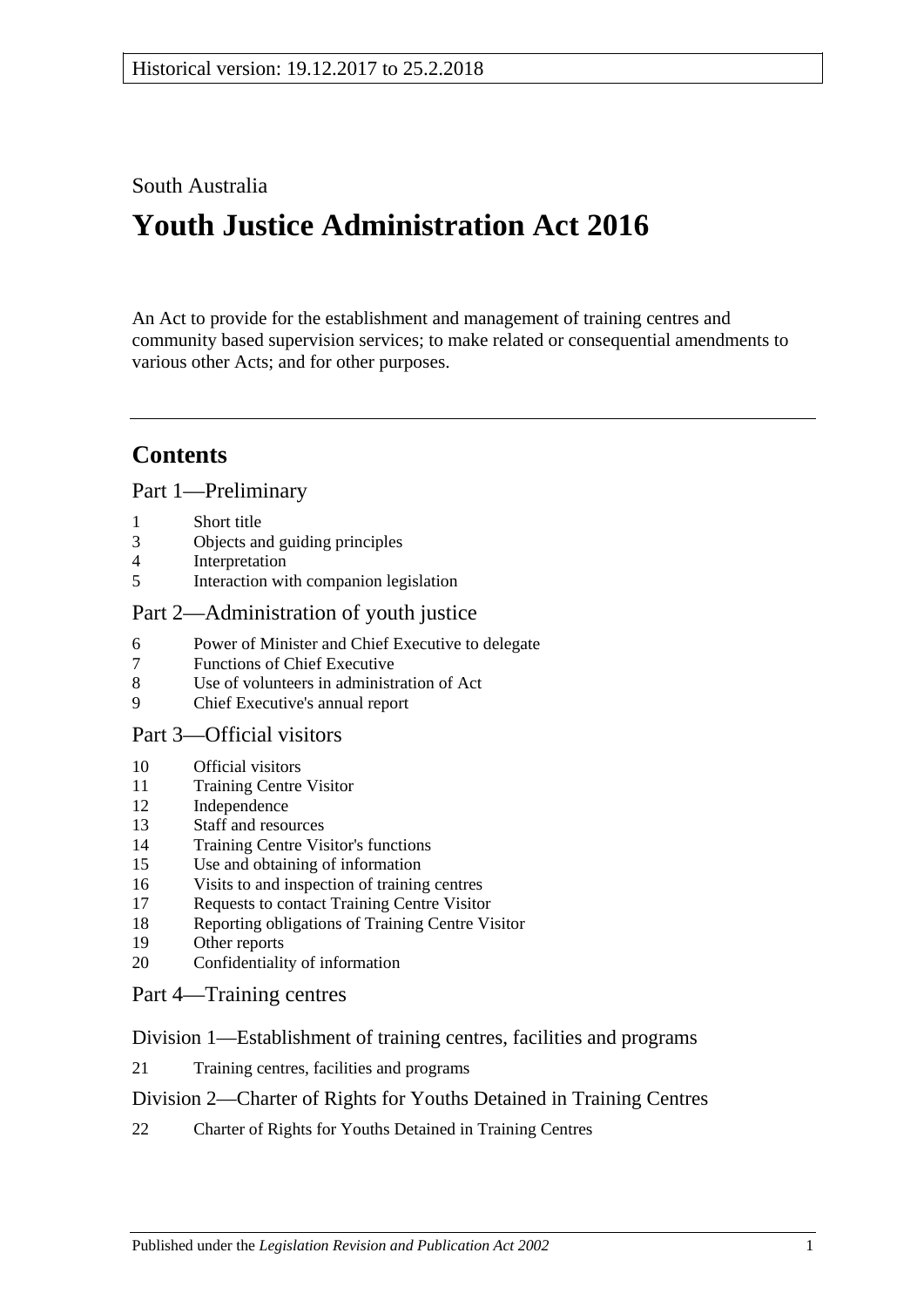#### Division [3—Procedures on admission](#page-12-0)

[Initial assessment on admission](#page-12-1)

#### Division [4—Custody of residents of training centres](#page-14-0)

- [Minister has custody of youths in detention](#page-14-1)
- [Chief Executive responsible under Minister for management of training centres](#page-14-2)

#### Division [5—Management of residents of training centres](#page-14-3)

- [Chief Executive may make rules relating to management of training centre](#page-14-4)
- [Education](#page-14-5)
- [Safe rooms](#page-15-0)
- [Prohibited treatment of residents](#page-16-0)
- [Power to search residents](#page-17-0)
- [Drug testing of residents](#page-18-0)
- [Use of sniffer dogs](#page-19-0)
- [Use of force against residents](#page-19-1)

#### Division [6—Leave of absence under authority of Chief Executive](#page-20-0)

[Leave of absence under authority of Chief Executive](#page-20-1)

#### Division [7—Transfer of youths under detention from 1 jurisdiction to another](#page-21-0)

- [Interpretation](#page-21-1)
- [Transfer of young offenders to other States](#page-22-0)
- [Transfer of young offenders to this State](#page-23-0)
- [Adaptation of correctional orders to different correctional systems](#page-24-0)<br>39 Custody during escort
- [Custody during escort](#page-24-1)

#### Division [8—Release from detention](#page-24-2)

- [Release of youth from detention](#page-24-3)
- [Manner in which former resident's personal property is to be dealt with](#page-25-0)
- [Certain prohibited items not to be returned to former residents](#page-25-1)

#### Part [5—Community programs and community service](#page-25-2)

- [Community programs](#page-25-3)
- [Restrictions on performance of community service and other work orders](#page-26-0)
- [Insurance cover for youths performing community service or other work orders](#page-27-0)
- [Community service or other work orders may only involve certain kinds of work](#page-27-1)

#### Part [6—Miscellaneous](#page-27-2)

- [Hindering a person in execution of duty](#page-27-3)
- [Impersonating an employee of Department](#page-28-0)
- [Confidentiality](#page-28-1)
- [Disclosure of health information](#page-28-2)
- [Information about youth may be given in certain circumstances](#page-29-0)
- [Information about youth to be given when youth to be imprisoned](#page-29-1)
- [Minister may acquire land](#page-30-0)
- [Evidentiary provision](#page-30-1)
- [Regulations](#page-30-2)

## [Legislative history](#page-32-0)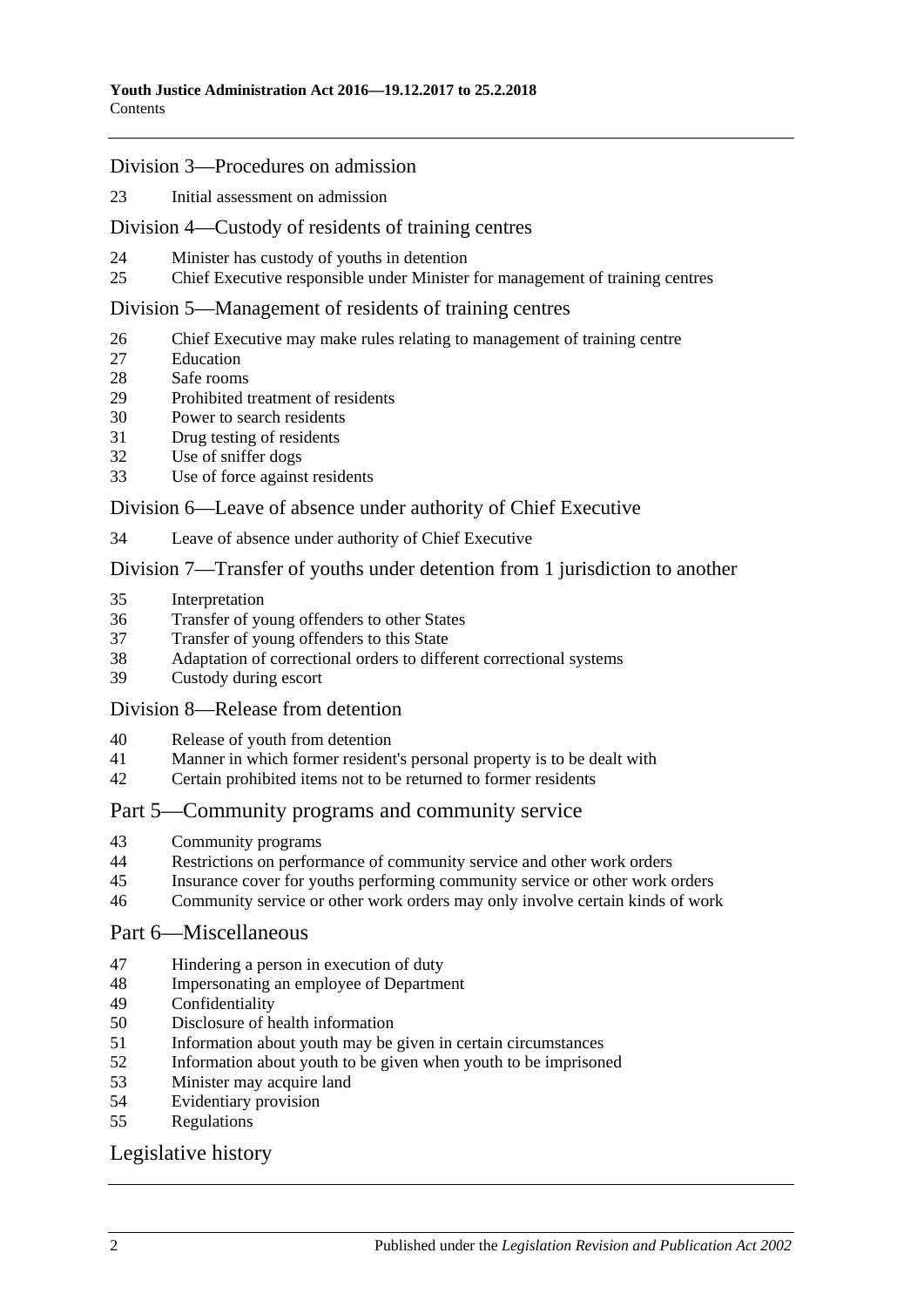## <span id="page-2-0"></span>**The Parliament of South Australia enacts as follows:**

## **Part 1—Preliminary**

### <span id="page-2-1"></span>**1—Short title**

This Act may be cited as the *Youth Justice Administration Act 2016*.

## <span id="page-2-2"></span>**3—Objects and guiding principles**

- (1) The objects of this Act are—
	- (a) to provide mechanisms for the establishment and proper administration of training centres, community based supervision services and other facilities and services relating to youths who offend against the criminal law; and
	- (b) to provide for the safe, humane and secure management of youths held in training centres in the State; and
	- (c) to provide for appropriate programs for youths who are in detention or under supervision in the community; and
	- (d) to follow, to the extent practicable, international and national requirements or guidelines relating to the detention of youths; and
	- (e) to promote the rehabilitation of youths by providing them with the care, correction and guidance necessary for their development into responsible members of the community and the proper realisation of their potential; and
	- (f) to have regard to the rights of victims of crime; and
	- (g) to have regard to the particular needs and circumstances of youths who are under the guardianship of the Minister, or of whom the Minister has custody, under the *[Children's Protection Act](http://www.legislation.sa.gov.au/index.aspx?action=legref&type=act&legtitle=Childrens%20Protection%20Act%201993) 1993* and who are residents of training centres or are required to be supervised in the community; and
	- (h) to have regard to the particular needs and circumstances relevant to a youth's cultural identity and linguistic background; and
	- (i) to promote, and endeavour to ensure compliance with, the *Charter of Rights for Youths Detained in Training Centres*; and
	- (j) to recognise the importance of family and community involvement and participation in administering youth justice; and
	- (k) to support the reintegration of youths with the community as part of their rehabilitation; and
	- (l) to promote community safety.
- <span id="page-2-3"></span>(2) The Minister, the Chief Executive, the Department and other persons and bodies involved in the administration of this Act are to be guided by the following principles in the exercise of their functions:
	- (a) in exercising powers under this Act, consideration should at all times be given to promoting the well being and best interests of youths;
	- (b) youths should be made aware of their obligations under the law and of the consequences of any breach of the law;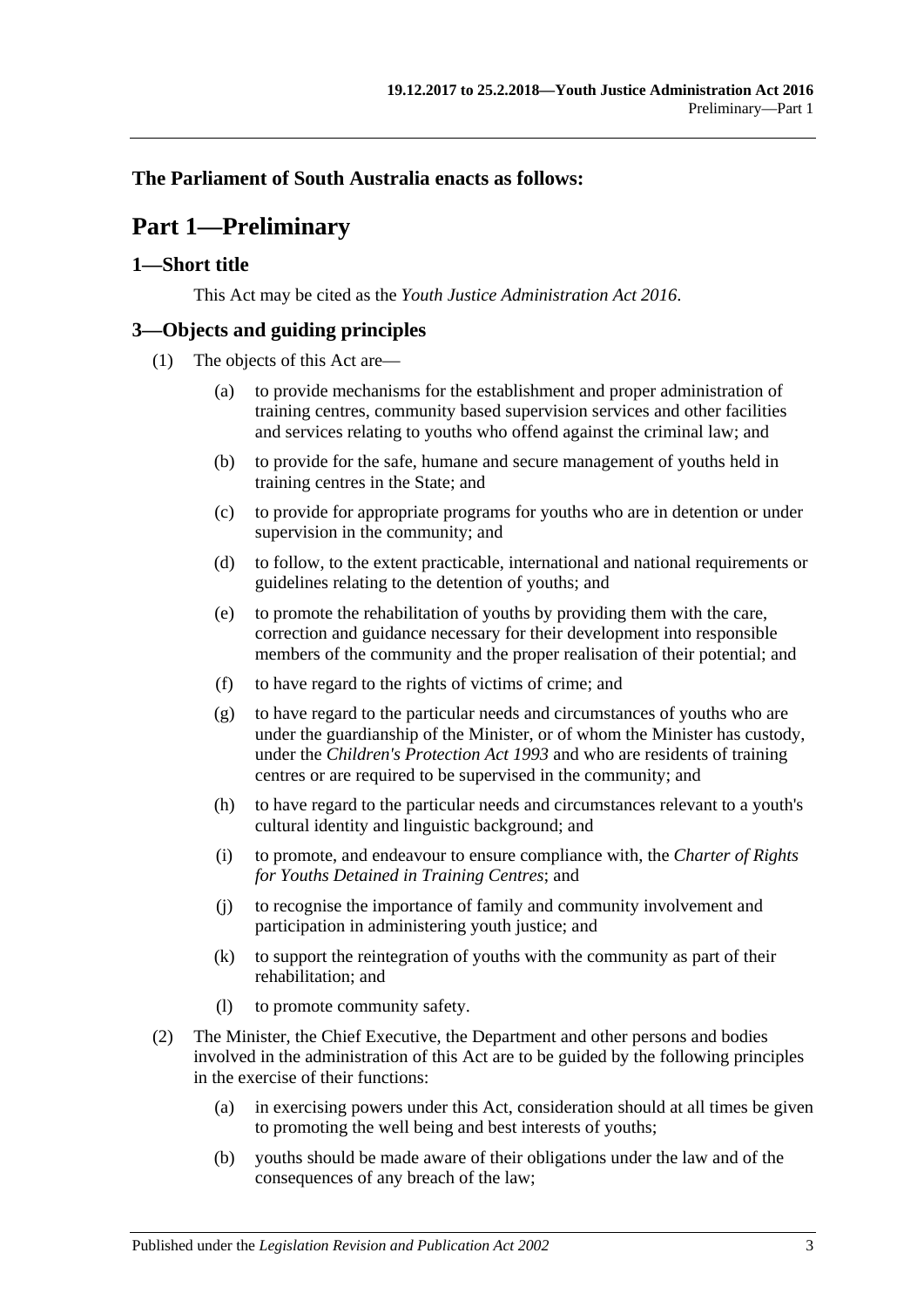- (c) the management of residents of training centres, and youths who are subject to supervision in the community, should be designed to achieve their rehabilitation and development into responsible members of the community and the proper realisation of their potential;
- (d) the community, and individual members of it, must be adequately protected against violent or wrongful acts;
- (e) facilities and programs developed for the care, rehabilitation, detention, training, therapeutic treatment or other treatment of youths should—
	- (i) be evidence based; and
	- (ii) be individually designed as much as reasonably practicable—
		- (A) to take account of the youth's age, gender, gender identity, sexuality or sexual identity, cultural identity, developmental and cognitive capacity, ability or disability, and any special needs; and
		- (B) to promote the health of the youth; and
		- (C) to promote the educational and vocational training needs of the youth; and
		- (D) to address offending behaviours; and
	- (iii) be governed by a comprehensive assessment and case plan developed in a multi-disciplinary framework; and
	- (iv) support a focus on connecting and reintegrating with family and community; and
	- (v) take into consideration the different traditions, cultural values and religious beliefs of ethnic or racial groups within the youth's community; and
	- (vi) emphasise individual responsibilities.
- (3) In addition to the principles set out in [subsection](#page-2-3) (2), a person or body exercising a function or power under this Act in relation to an Aboriginal or Torres Strait Islander youth must—
	- (a) observe the Aboriginal and Torres Strait Islander Youth Justice Principle; and
	- (b) have regard to the particular needs and circumstances of Aboriginal or Torres Strait Islander youths who are residents of training centres or are under supervision in the community; and
	- (c) recognise the diversity of cultures within Aboriginal and Torres Strait Islander communities.

### <span id="page-3-0"></span>**4—Interpretation**

(1) In this Act, unless the contrary intention appears—

*Aboriginal and Torres Strait Islander Youth Justice Principle* means the Aboriginal and Torres Strait Islander Youth Justice Principle as stated in the regulations;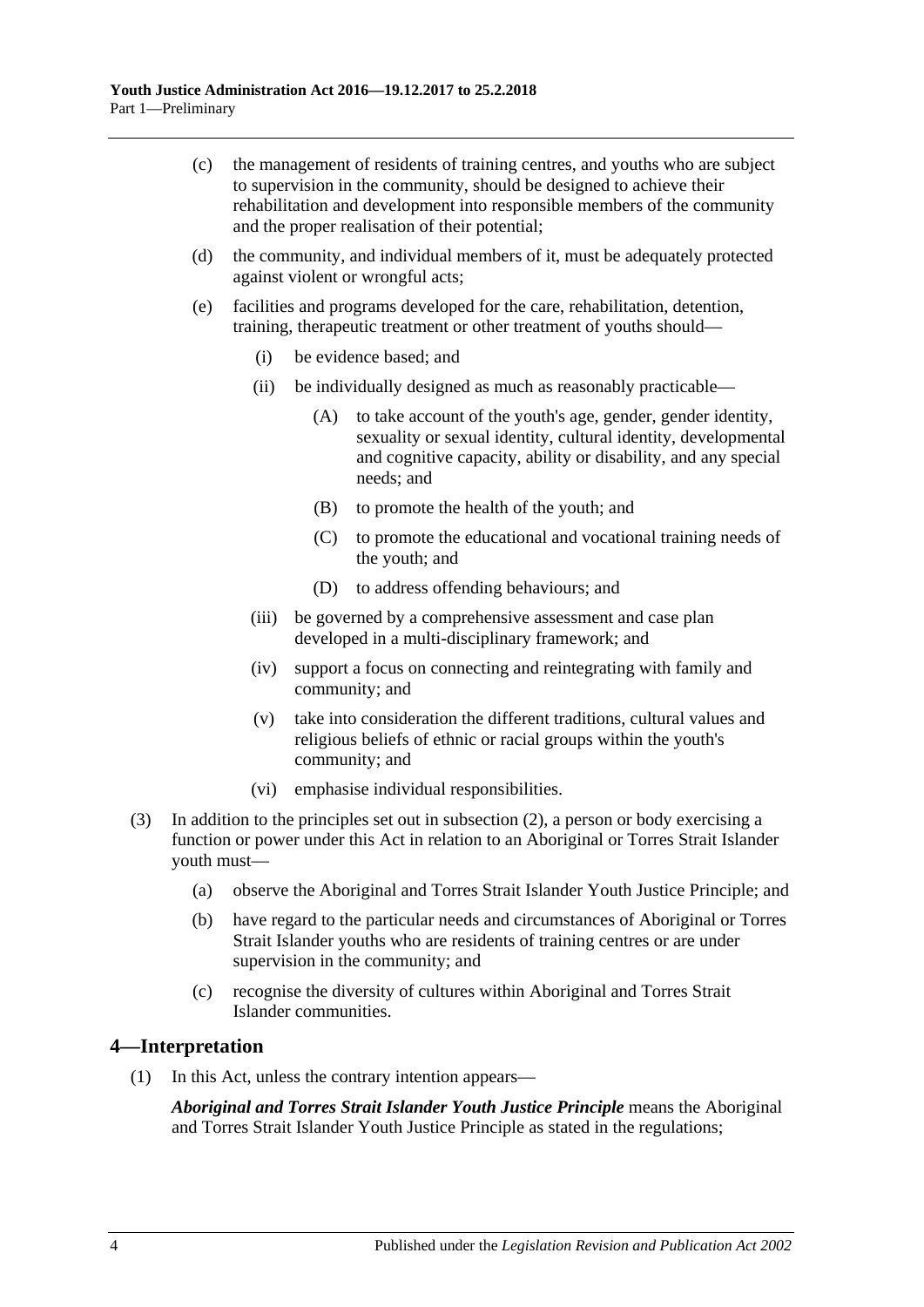*Aboriginal or Torres Strait Islander youth* means a youth who—

- (a) is of Aboriginal or Torres Strait Islander descent; and
- (b) identifies himself or herself as being of Aboriginal or Torres Strait Islander origin and is accepted as such by the community with which he or she associates;

*alcotest* means a test by means of an apparatus of a kind approved for the conduct of alcotests under the *[Road Traffic Act](http://www.legislation.sa.gov.au/index.aspx?action=legref&type=act&legtitle=Road%20Traffic%20Act%201961) 1961*;

*analyst* has the same meaning as in the *[Controlled Substances Act](http://www.legislation.sa.gov.au/index.aspx?action=legref&type=act&legtitle=Controlled%20Substances%20Act%201984) 1984*;

*biological sample* means a sample of urine, saliva or sweat;

*Charter of Rights for Youths Detained in Training Centres*—see Part 4 [Division](#page-11-4) 2;

*Chief Executive* means the Chief Executive of the Department;

*child of compulsory education age* means a person who is 16 years of age;

*child of compulsory school age* means a child of or above the age of 6 years but under the age of 16 years;

*community youth justice officer* means—

- (a) an officer or employee of the Department assigned to the position of a community youth justice officer whose duties include the supervision of youths who are required to carry out community service or be subject to supervision in the community; or
- (b) a person authorised (individually or by class) by the Chief Executive to exercise the powers of a community youth justice officer;

*Department* means the administrative unit of the Public Service that is responsible for assisting a Minister in the administration of this Act;

*detention* means detention in a training centre;

*drug* means—

- (a) alcohol; or
- (b) a substance that is a prescription drug or a controlled drug under the *[Controlled Substances Act](http://www.legislation.sa.gov.au/index.aspx?action=legref&type=act&legtitle=Controlled%20Substances%20Act%201984) 1984*;

*drug test* means an alcotest or urinalysis, or a prescribed procedure;

*employee*, in relation to a training centre, means an officer or employee of the Department whose duties include the supervision of youths detained in a training centre;

*exercise*, for a function, includes perform;

*guardian*, in relation to a youth, means—

- (a) a parent of the youth; or
- (b) a person (other than a Minister of the Crown) who is the guardian of the youth or has the immediate custody and control of the youth,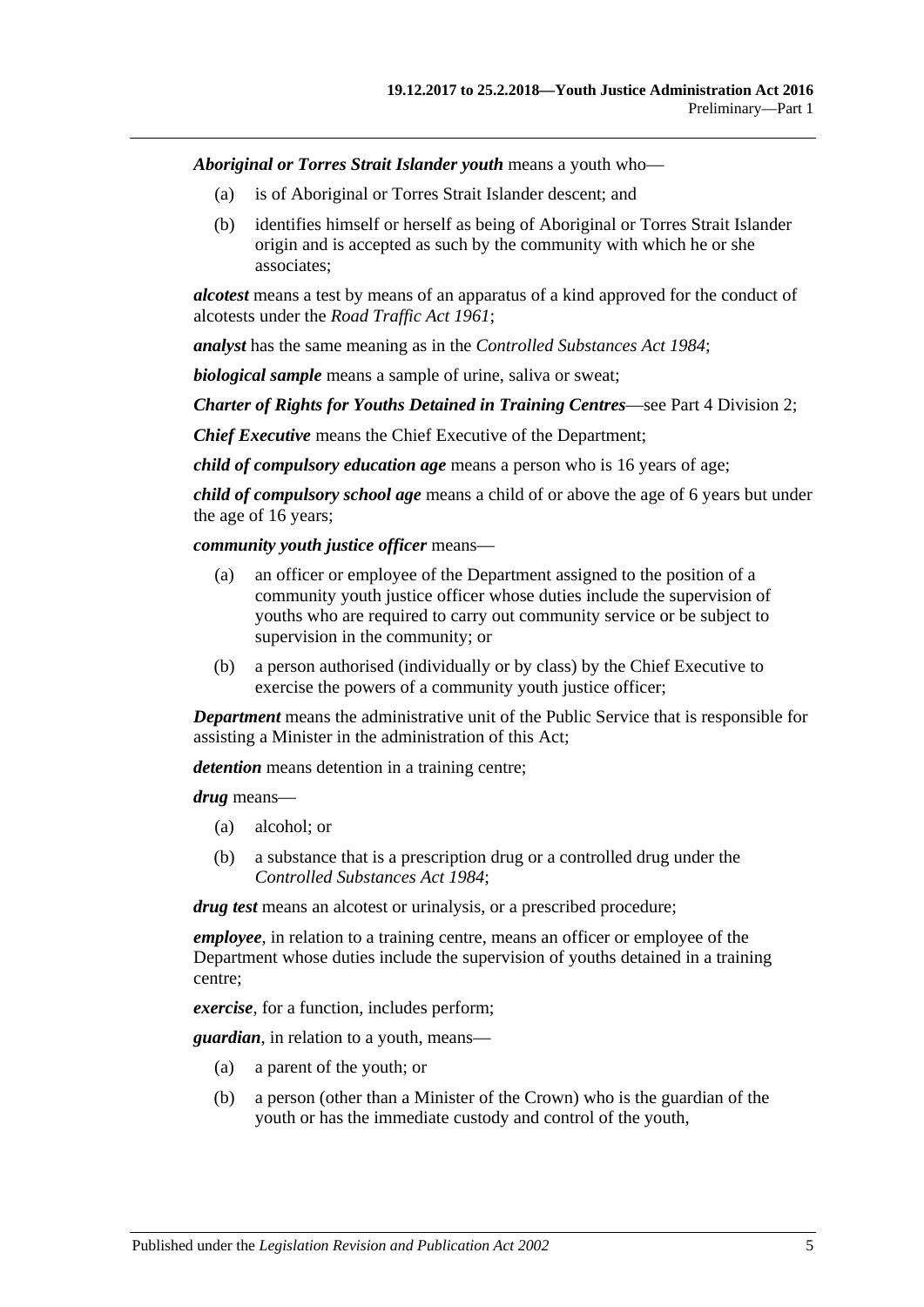and includes a person who has the custody and control of a youth who is under the guardianship, or in the custody, of the Minister under the *[Children's Protection](http://www.legislation.sa.gov.au/index.aspx?action=legref&type=act&legtitle=Childrens%20Protection%20Act%201993)  Act [1993](http://www.legislation.sa.gov.au/index.aspx?action=legref&type=act&legtitle=Childrens%20Protection%20Act%201993)*;

*Guardian for Children and Young People* means the Guardian for Children and Young People appointed under the *[Children and Young People \(Oversight and](http://www.legislation.sa.gov.au/index.aspx?action=legref&type=act&legtitle=Children%20and%20Young%20People%20(Oversight%20and%20Advocacy%20Bodies)%20Act%202016)  [Advocacy Bodies\) Act](http://www.legislation.sa.gov.au/index.aspx?action=legref&type=act&legtitle=Children%20and%20Young%20People%20(Oversight%20and%20Advocacy%20Bodies)%20Act%202016) 2016*;

*prescribed procedure* means a procedure, prescribed by regulation, consisting of the taking of a biological sample from a person for analysis for the purpose of ascertaining the presence of a drug in the body of the person from whom the sample was taken;

*resident* of a training centre means a youth detained in the centre;

*safe room* means a room (other than a resident's bedroom) in a training centre that is set aside for the safe detention of residents of the centre;

*Training Centre Review Board* means the Training Centre Review Board established under the Young Offenders Act;

*Visitor* means the Training Centre Visitor appointed unde[r Part](#page-6-3) 3;

*Young Offenders Act* means the *[Young Offenders Act](http://www.legislation.sa.gov.au/index.aspx?action=legref&type=act&legtitle=Young%20Offenders%20Act%201993) 1993*;

*youth* means a person of or above the age of 10 years but under the age of 18 years and, in relation to proceedings for an offence or detention in a training centre, includes a person who was under the age of 18 years on the date of the alleged offence.

- (2) A reference in this Act or in the Young Offenders Act to an *officer of the Department* includes a reference to—
	- (a) a person who, immediately before the commencement of this paragraph, holds an appointment as an officer of the Department under the Young Offenders Act; or
	- (b) a person who, immediately before the commencement of this paragraph, is designated as an officer of the Department under section 4A of the Young Offenders Act.

### <span id="page-5-0"></span>**5—Interaction with companion legislation**

- (1) This Act and the Young Offenders Act are to be read together and construed as if the 2 Acts constituted a single Act.
- (2) Accordingly, terms used in this Act and also in the Young Offenders Act have the same meanings in this Act as they have in that Act (unless the contrary intention appears).

## <span id="page-5-1"></span>**Part 2—Administration of youth justice**

### <span id="page-5-2"></span>**6—Power of Minister and Chief Executive to delegate**

(1) The Minister may, from time to time, by instrument in writing, delegate to the Chief Executive any powers, duties or functions under this Act or any other Act.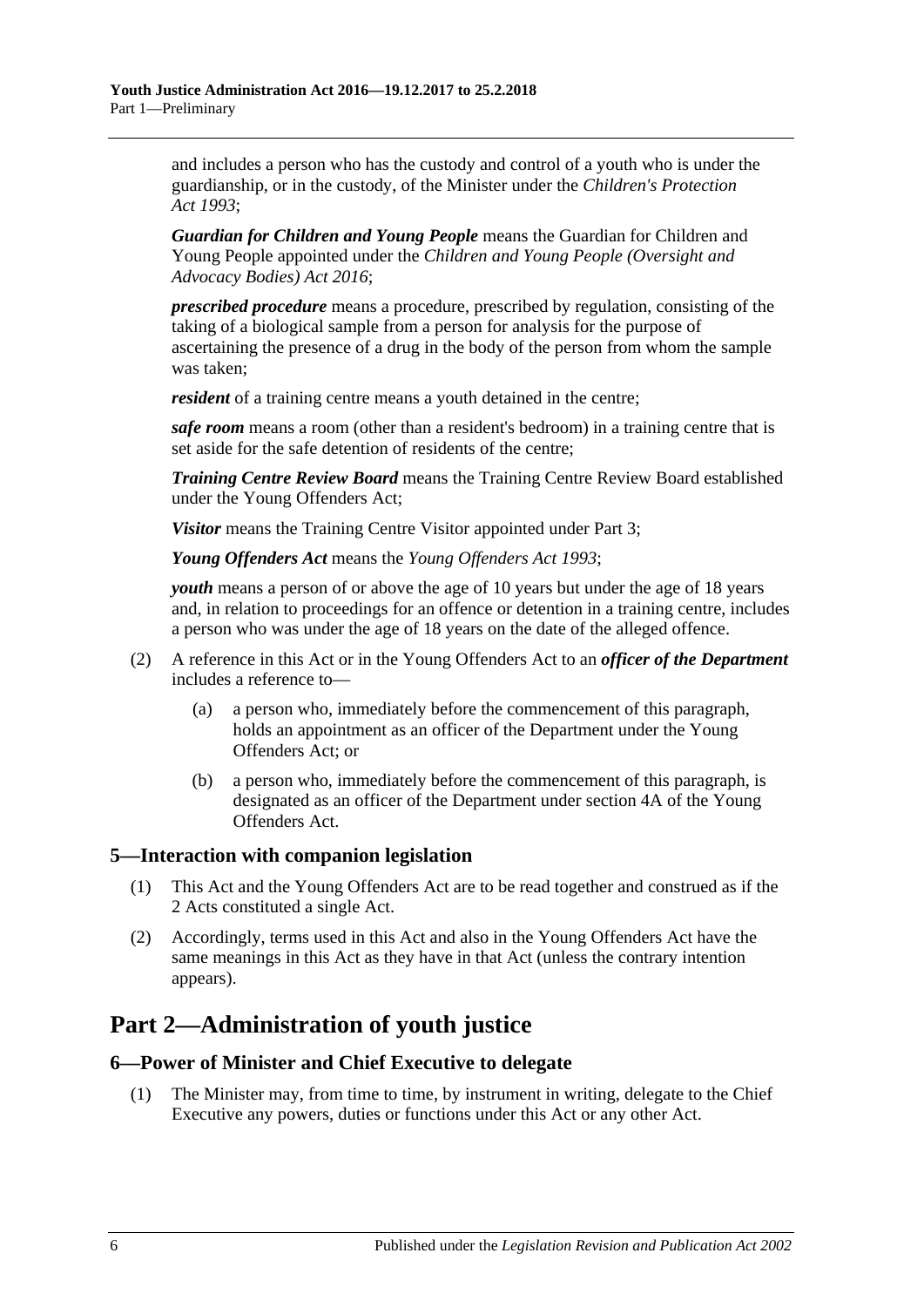- (2) The Chief Executive may delegate any of the powers, duties, responsibilities or functions vested in, or delegated to, the Chief Executive under this Act or any other Act—
	- (a) to a specified employee of the Department; or
	- (b) to an employee of the Department of a specified class; or
	- (c) with the approval of the Minister—to any other suitable person.
- (3) A delegation under this section is revocable at will, and does not prevent the exercise of any power, function, duty or responsibility by the Minister or the Chief Executive.
- (4) Any power, function, duty or responsibility vested in, imposed on or delegated to the Chief Executive under this Act may, if the Chief Executive is absent from or otherwise unable to perform the duties of office, be exercised by such other officer or employee of the Department as the Minister may, by instrument in writing, authorise.

### <span id="page-6-0"></span>**7—Functions of Chief Executive**

The functions of the Chief Executive include—

- (a) responsibility for ensuring that proper standards of administration are observed in the management of training centres; and
- (b) establishing community youth justice programs for the purposes of youths who are subject to supervision in the community; and
- (c) any other function conferred on the Chief Executive under this Act or any other Act.

### <span id="page-6-1"></span>**8—Use of volunteers in administration of Act**

The Minister must promote the use of volunteers in the administration of this Act to such extent as the Minister thinks appropriate.

### <span id="page-6-2"></span>**9—Chief Executive's annual report**

- (1) The Chief Executive must, not later than 30 September in each year, submit to the Minister a report on—
	- (a) the operation of this Act and the work of the Department in relation to the administration of this Act for the financial year ending on the preceding 30 June; and
	- (b) any other matter as the Minister may direct.
- (2) The Minister must, within 12 sitting days after receipt of a report under this section, cause a copy of the report to be laid before each House of Parliament.

## <span id="page-6-3"></span>**Part 3—Official visitors**

### <span id="page-6-4"></span>**10—Official visitors**

Members of Parliament, judges, the Guardian for Children and Young People, the Training Centre Visitor and any other person authorised in writing by the Minister are entitled to visit a training centre.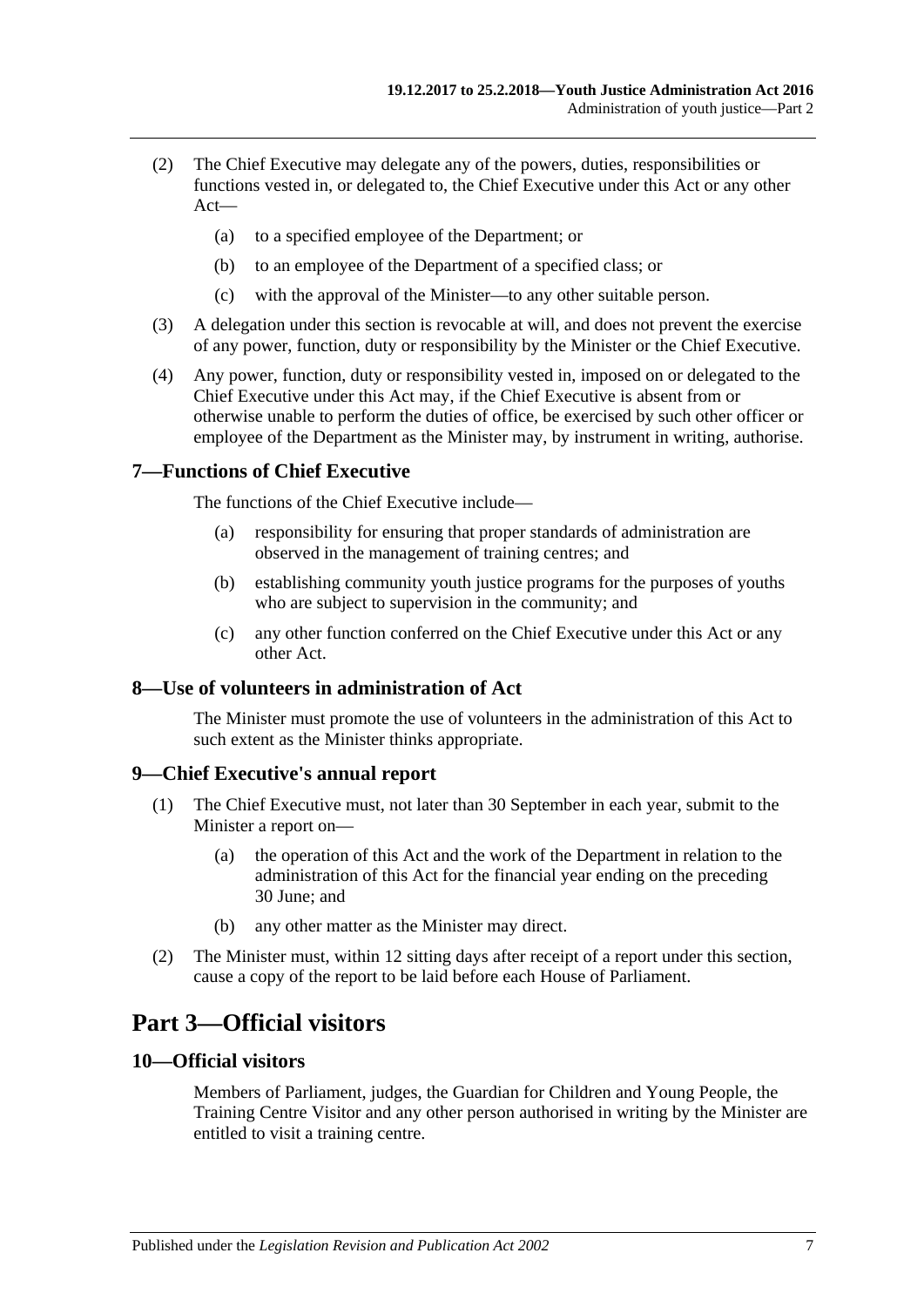### <span id="page-7-0"></span>**11—Training Centre Visitor**

- (1) There is to be a Training Centre Visitor.
- (2) The Governor may appoint a person (who may be the Guardian for Children and Young People) to be the Visitor.
- (3) If the person appointed to be the Visitor is not the Guardian for Children and Young People, the person will be appointed on conditions determined by the Governor and for a term, not exceeding 5 years, specified in the instrument of appointment and, at the expiration of a term of appointment, will be eligible for reappointment.
- (4) Subject to this section, the Guardian for Children and Young People will, if he or she is appointed to be the Visitor, hold office as such for so long as he or she holds office as the Guardian.
- <span id="page-7-1"></span>(5) The Governor may remove a person from office as the Visitor on the presentation of an address from both Houses of Parliament seeking the person's removal.
- <span id="page-7-2"></span>(6) The Governor may suspend a person from the position of Visitor on the ground of incompetence or misbehaviour and, in that event—
	- (a) a full statement of the reason for the suspension must be laid before both Houses of Parliament within 3 sitting days of the suspension; and
	- (b) if, at the expiration of 1 month from the date on which the statement was laid before Parliament, an address from both Houses of Parliament seeking the person's removal has not been presented to the Governor, the person must be restored to the position.
- (7) The position of Training Centre Visitor becomes vacant if the person appointed to the position—
	- (a) dies; or
	- (b) resigns by written notice given to the Minister; or
	- (c) completes a term of appointment and is not reappointed; or
	- (d) is removed from the position by the Governor under [subsection](#page-7-1) (5); or
	- (e) becomes bankrupt or applies as a debtor to take the benefit of the laws relating to bankruptcy; or
	- (f) is convicted of an indictable offence or sentenced to imprisonment for an offence; or
	- (g) becomes a member of the Parliament of this State or any other State of the Commonwealth or of the Commonwealth or becomes a member of a Legislative Assembly of a Territory of the Commonwealth; or
	- (h) becomes, in the opinion of the Governor, mentally or physically incapable of exercising satisfactorily the functions of the position.
- (8) The Minister may appoint a person to act in the position of Training Centre Visitor—
	- (a) during a vacancy in the position; or
	- (b) when the Visitor is absent or unable to exercise the functions of the position; or
	- (c) if the Visitor is suspended from the position under [subsection](#page-7-2) (6).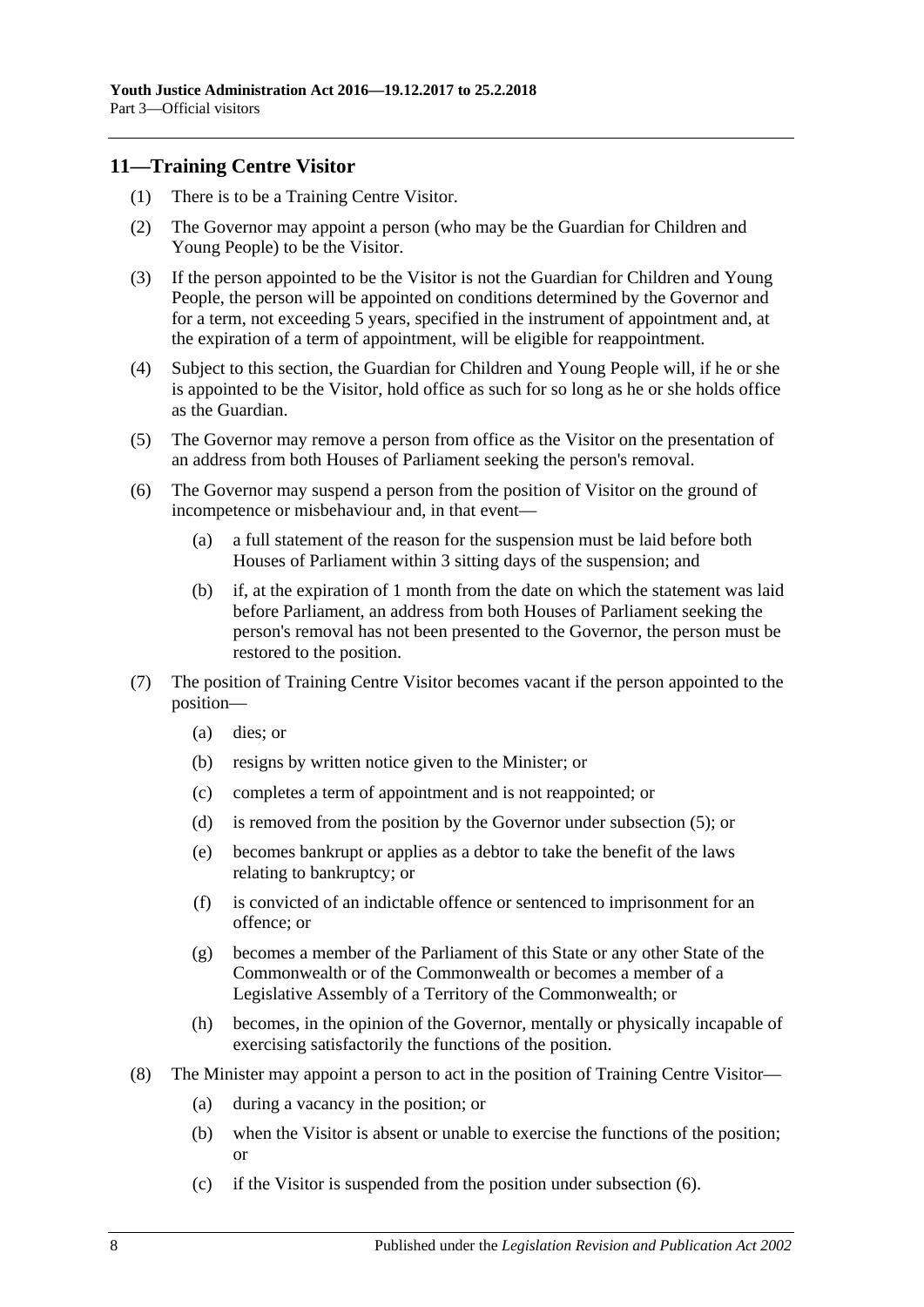#### <span id="page-8-0"></span>**12—Independence**

- (1) In exercising his or her functions and powers under this Act, the Training Centre Visitor must act independently, impartially and in the public interest.
- (2) The Minister cannot control how the Visitor is to exercise the Visitor's statutory functions and powers and cannot give any direction with respect to the content of any report prepared by the Visitor.

**Note—**

This provision does not derogate from any express power of the Minister under this Act.

#### <span id="page-8-1"></span>**13—Staff and resources**

The Minister must provide the Training Centre Visitor with the staff and other resources that the Visitor reasonably needs for exercising the Visitor's functions.

#### <span id="page-8-2"></span>**14—Training Centre Visitor's functions**

- (1) The functions of the Training Centre Visitor include the following:
	- (a) to conduct visits to training centres as required or authorised under this Part;
	- (b) to conduct inspections of training centres as required or authorised under this Part;
	- (c) to promote the best interests of the residents of a training centre;
	- (d) to act as an advocate for the residents of a training centre to promote the proper resolution of issues relating to the care, treatment or control of the residents;
	- (e) to inquire into, and provide advice to, the Minister in relation to any systemic reform necessary to improve—
		- (i) the quality of care, treatment or control of residents of a training centre; or
		- (ii) the management of a training centre;
	- (f) to inquire into and investigate any matter referred to the Visitor by the Minister;
	- (g) any other functions assigned to the Visitor by this or any other Act.
- (2) In exercising functions under this Part, the Visitor—
	- (a) must encourage residents of a training centre to express their own views and give proper weight to those views; and
	- (b) must pay particular attention to the needs and circumstances of residents of a training centre who—
		- (i) are under the guardianship, or in the custody, of the Minister under the *[Children's Protection Act](http://www.legislation.sa.gov.au/index.aspx?action=legref&type=act&legtitle=Childrens%20Protection%20Act%201993) 1993*; or
		- (ii) are Aboriginal or Torres Strait Islander youths; or
		- (iii) have a physical, psychological or intellectual disability; and
	- (c) may receive and consider information, reports and materials relevant to exercising the Visitor's statutory functions.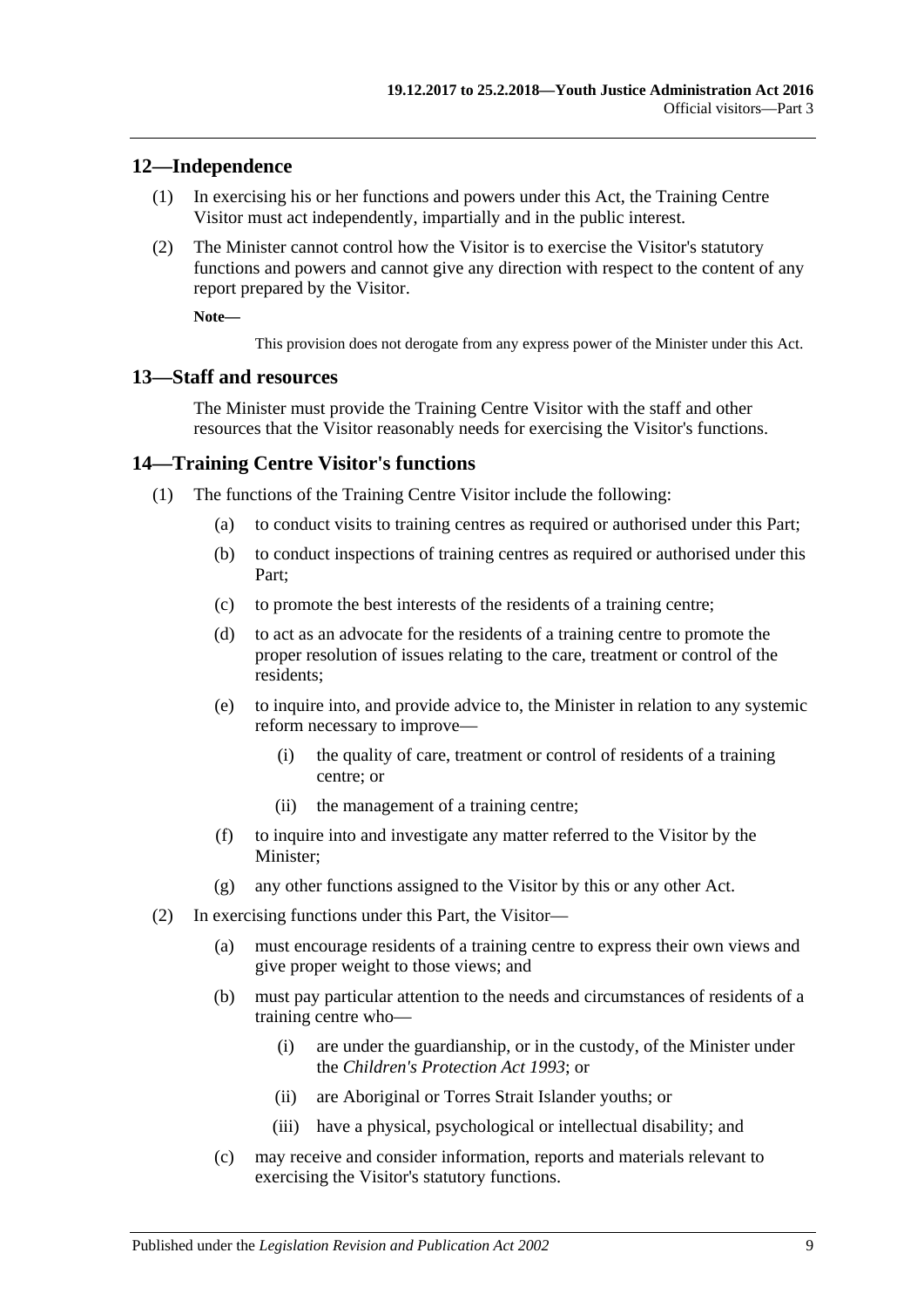(3) The Visitor has the powers necessary or expedient for, or incidental to, the exercise of the Visitor's functions.

### <span id="page-9-0"></span>**15—Use and obtaining of information**

- (1) A government or non-government organisation that is involved in the provision of services under this Act or the Young Offenders Act must, at the Training Centre Visitor's request, provide the Visitor with information relevant to the exercise of the Visitor's functions.
- <span id="page-9-2"></span>(2) If the Visitor has reason to believe that a person is capable of providing information or producing a document that may be relevant to the exercise of the Visitor's functions, the Visitor may, by notice in writing provided to the person, require the person to do 1 or more of the following:
	- (a) to provide that information to the Visitor in writing signed by that person or, in the case of a body corporate, by an officer of the body corporate;
	- (b) to produce that document to the Visitor;
	- (c) to attend before a person specified in the notice and answer relevant questions or produce relevant documents.
- (3) A notice under [subsection](#page-9-2) (2) is to specify the period within which, or the time, day and place at which, the person is required to provide the information or document, or to attend.
- (4) A notice under [subsection](#page-9-2) (2) must provide a period of time for compliance with a requirement under that subsection that has been determined by the Visitor to be reasonable in the circumstances.
- (5) A person must comply with a requirement under [subsection](#page-9-2) (2). Maximum penalty: \$5 000.
- (6) If a document is produced in accordance with a requirement under this section, the Visitor may take possession of, make copies of, or take extracts from, the document.

### <span id="page-9-1"></span>**16—Visits to and inspection of training centres**

- (1) On a visit to a training centre under this Part, the Training Centre Visitor may—
	- (a) so far as practicable, inspect all parts of the centre used for or relevant to the custody of youths; and
	- (b) so far as practicable, make any necessary inquiries about the care, treatment and control of each resident of the centre; and
	- (c) take any other action required to exercise the Visitor's functions.
- (2) Subject to [subsection](#page-9-3) (3), a visit to a training centre may be made by the Visitor, on the Visitor's own initiative or at the request of a resident of the centre, at any reasonable time of the day, and be of such length, as the Visitor thinks appropriate.
- <span id="page-9-4"></span><span id="page-9-3"></span>(3) The Visitor must—
	- (a) give the manager of a training centre reasonable notice of an impending visit; and
	- (b) take steps to ensure that the safe administration of the centre is not compromised by the visit; and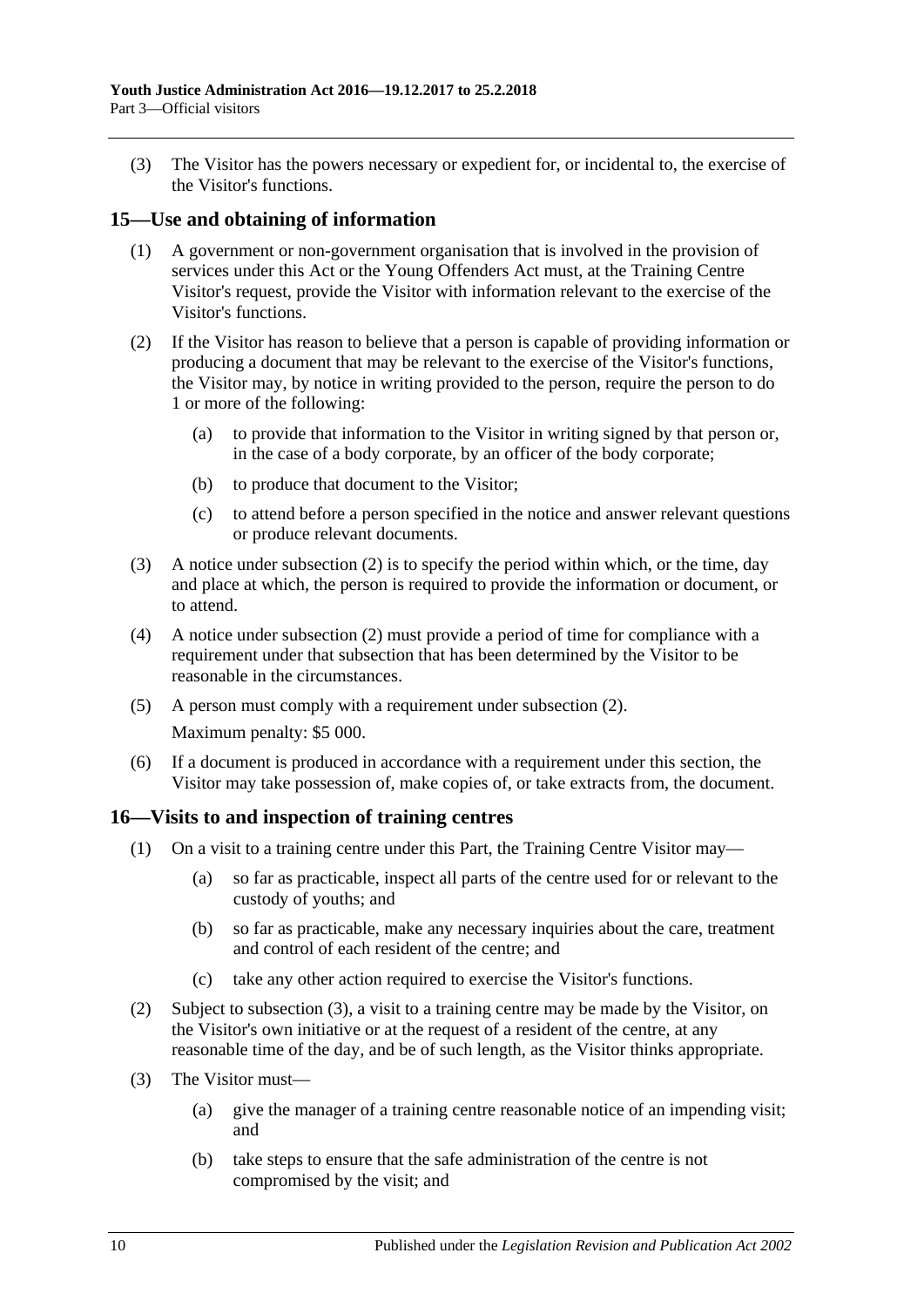- (c) obey the reasonable directions of the manager in relation to any genuine security concerns the manager may have in connection with the safe management of the centre.
- (4) Despite [subsection](#page-9-4) (3)(a), if the Visitor intends to conduct a visit to a training centre for reasons that he or she considers to be exceptional, he or she is not required to give notice of the impending visit to the manager of the centre.
- (5) If a manager of a training centre refuses at any time to allow the Visitor to visit the centre because of any genuine concerns the manager may have in connection with the safety of the Visitor (whether related to a security risk, a health related risk or some other reason), the manager must, as soon as reasonably practicable, provide the Visitor with written advice as to why entry to the centre was refused.

## <span id="page-10-0"></span>**17—Requests to contact Training Centre Visitor**

- (1) A resident of a training centre, a guardian, relative or carer of a resident of a training centre or any person who is providing support to such a resident may make a request to contact the Training Centre Visitor.
- (2) If such a request is made to the Chief Executive, the Chief Executive must advise the Training Centre Visitor of the request within 2 days after receipt of the request.

## <span id="page-10-3"></span><span id="page-10-1"></span>**18—Reporting obligations of Training Centre Visitor**

- (1) The Training Centre Visitor must, on or before 30 September in every year, forward a report to the Minister on the work of the Visitor during the financial year ending on the preceding 30 June.
- (2) The Minister must, within 6 sitting days after receiving a report under [subsection](#page-10-3) (1), have copies of the report laid before both Houses of Parliament.
- (3) The Visitor may, at any time, prepare a special report to the Minister on any matter arising out of the performance of the Visitor's functions.
- (4) The Minister must, within 2 weeks after receiving a special report, have copies of the report laid before both Houses of Parliament.

#### <span id="page-10-2"></span>**19—Other reports**

- (1) The Training Centre Visitor may, at any time, prepare a report to the Minister on any matter arising out of the exercise of the Visitor's functions under this Act.
- <span id="page-10-4"></span>(2) The Minister must—
	- (a) if Parliament is sitting—have copies of a report received under this section laid before both Houses of Parliament within 6 sitting days; or
	- (b) if Parliament is not sitting—deliver copies of the report to the President of the Legislative Council and the Speaker of the House of Assembly so that they may—
		- (i) immediately cause the report to be published; and
		- (ii) lay the report before their respective Houses at the earliest opportunity.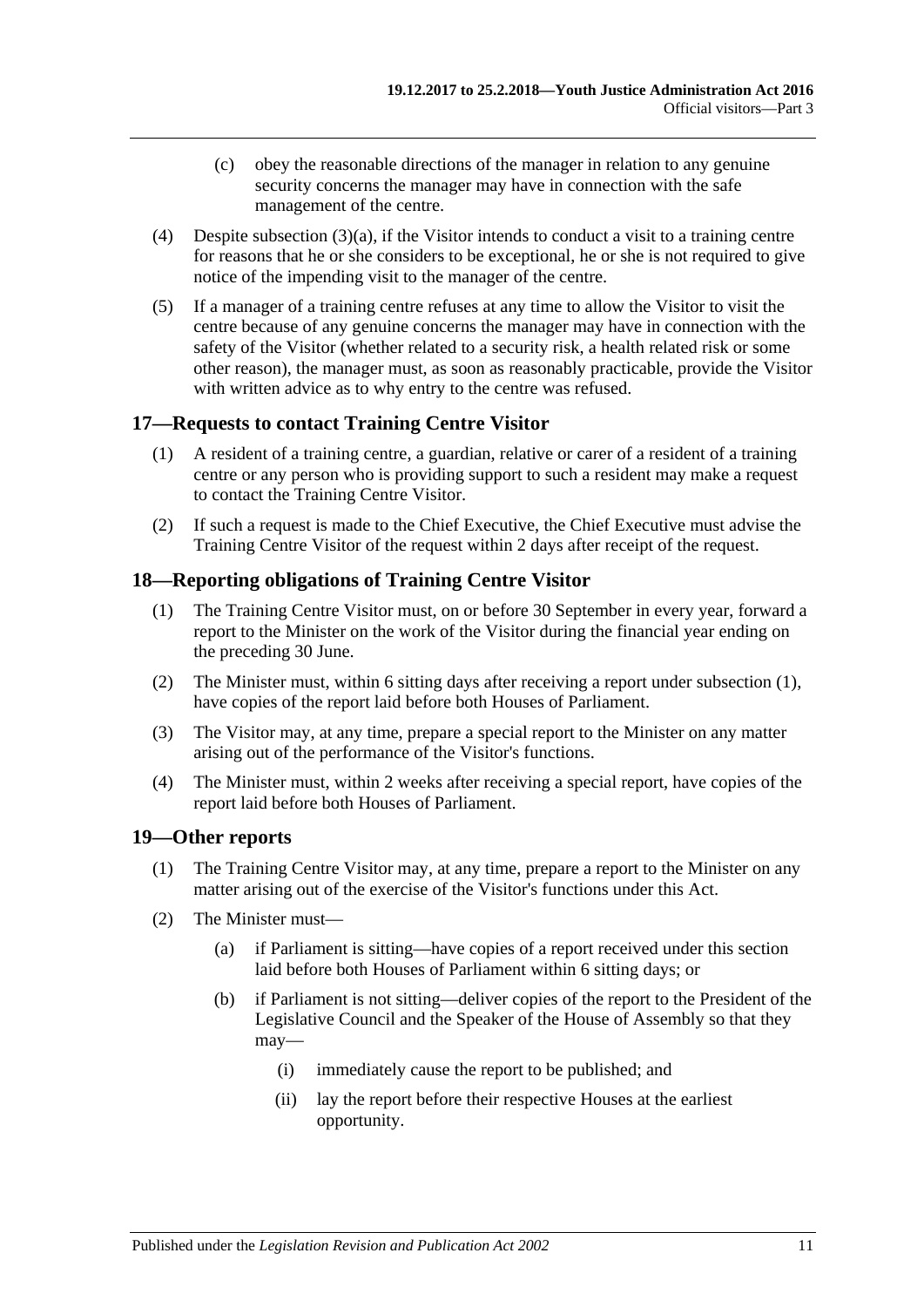(3) A report will, when published under [subsection](#page-10-4) (2)(b)(i), be taken for the purposes of any other Act or law to be a report of the Parliament published under the authority of the Legislative Council and the House of Assembly.

## <span id="page-11-0"></span>**20—Confidentiality of information**

Information about individual cases disclosed to the Training Centre Visitor or a member of the Visitor's staff is to be kept confidential and is not liable to disclosure under the *[Freedom of Information Act](http://www.legislation.sa.gov.au/index.aspx?action=legref&type=act&legtitle=Freedom%20of%20Information%20Act%201991) 1991*.

## <span id="page-11-1"></span>**Part 4—Training centres**

## <span id="page-11-2"></span>**Division 1—Establishment of training centres, facilities and programs**

### <span id="page-11-3"></span>**21—Training centres, facilities and programs**

- (1) The Minister may establish such training centres and other facilities and programs as the Minister thinks necessary or desirable for the care, rehabilitation, detention, training or treatment of youths.
- (2) A training centre (whether established under this section or the *[Family and](http://www.legislation.sa.gov.au/index.aspx?action=legref&type=act&legtitle=Family%20and%20Community%20Services%20Act%201972)  [Community Services Act](http://www.legislation.sa.gov.au/index.aspx?action=legref&type=act&legtitle=Family%20and%20Community%20Services%20Act%201972) 1972*) will be under the control of the Minister.
- (3) The Chief Executive must ensure that adequate arrangements are in place in a training centre—
	- (a) to maintain the physical, psychological and emotional well being of the residents of the centre; and
	- (b) to promote the social, cultural, educational and vocational development of the residents of the centre; and
	- (c) to maintain discipline and order among the residents of the centre; and
	- (d) to ensure, through the implementation of operational procedures, the proper security, control and management of the centre; and
	- (e) for the keeping of proper records relating to the operation and management of the centre; and
	- (f) for the good management of the centre.

## <span id="page-11-4"></span>**Division 2—Charter of Rights for Youths Detained in Training Centres**

### <span id="page-11-5"></span>**22—Charter of Rights for Youths Detained in Training Centres**

- (1) There will be a *Charter of Rights for Youths Detained in Training Centres*.
- (2) The Charter has effect if it is approved by the Minister.
- (3) A person exercising functions or powers under a relevant law must, in any dealings with, or in relation to, a youth who is in detention, have regard to, and seek to implement to the fullest extent possible, the terms of the Charter.
- (4) The Charter must be made available on a website maintained by the Department to which the public has access free of charge.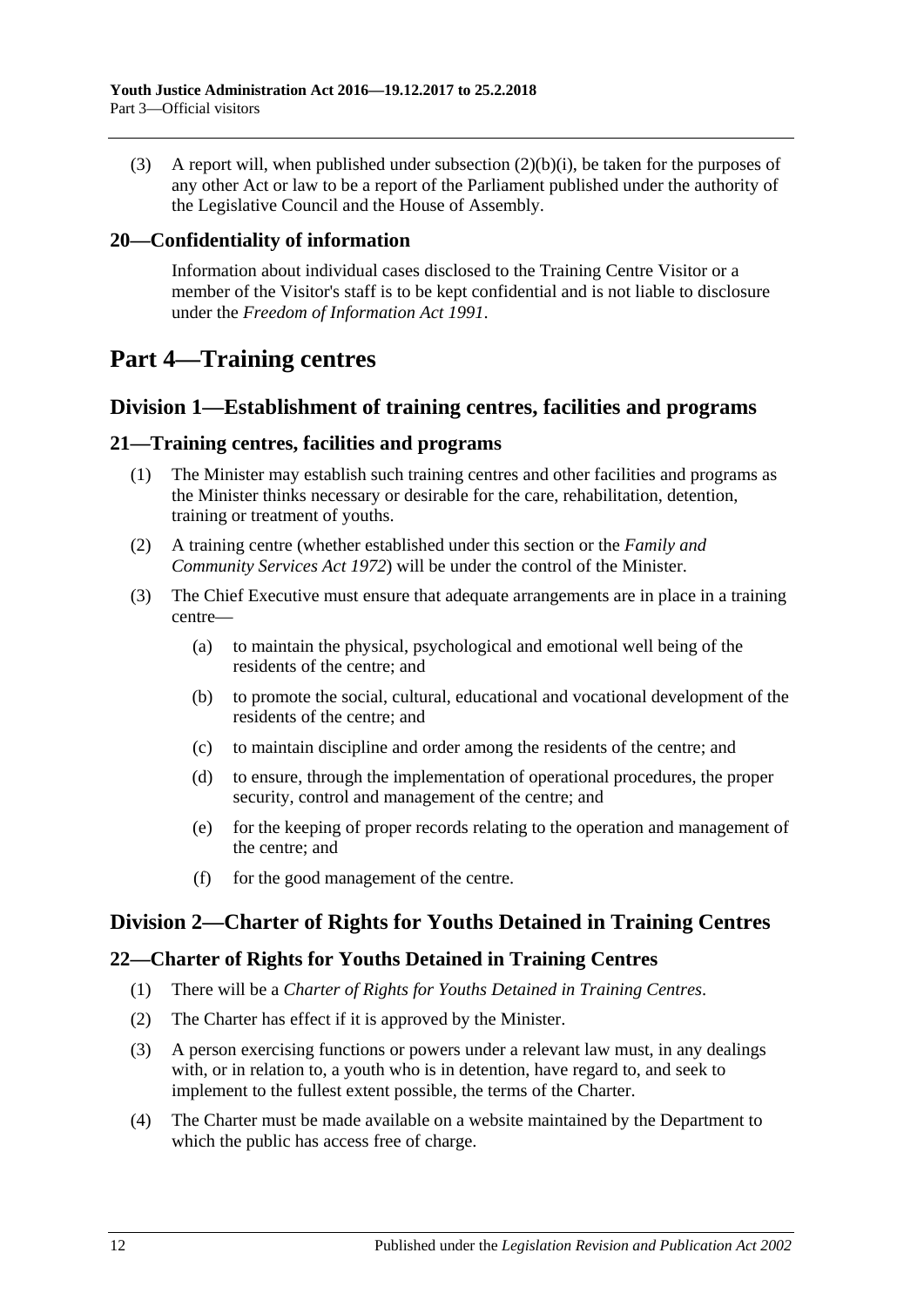(5) In this section—

*relevant law* means—

- (a) this Act; or
- (b) any law relating to the detention of a youth in a training centre.

## <span id="page-12-0"></span>**Division 3—Procedures on admission**

#### <span id="page-12-1"></span>**23—Initial assessment on admission**

- (1) The Chief Executive must, as soon as practicable after the initial admission of a youth to a training centre, ensure that—
	- (a) the youth is given a copy of—
		- (i) the rules of the centre that apply to residents of the centre; and
		- (ii) the *Charter of Rights for Youths Detained in Training Centres*; and
	- (b) the youth—
		- (i) is given a written and verbal explanation of the rules of the centre in a language that the youth is able to understand; and
		- (ii) is made aware of the consequences that may follow from any breach of or non-compliance with the rules; and
	- (c) subject to [subsection](#page-12-2) (2), a guardian, relative or carer of the youth is notified that the youth has been admitted to the centre.
- <span id="page-12-3"></span><span id="page-12-2"></span>(2) The following provisions apply for the purposes of [subsection](#page-12-3)  $(1)(c)$ :
	- (a) the person to be notified must be—
		- (i) a guardian, relative or carer of the youth nominated by the youth for the purpose; or
		- (ii) if that is not practicable or appropriate—a guardian, relative or carer of the youth who appears to have or be assuming responsibility for the care of the youth; or
		- (iii) if that is not practicable or appropriate—any other guardian, relative or carer of the youth whom it is practicable and appropriate to notify;
	- (b) the Chief Executive is not required to notify a person whose whereabouts are not known to or readily ascertainable by the Chief Executive;
	- (c) it is not appropriate for the Chief Executive to notify a particular person if the Chief Executive has reason to believe that it would be contrary to the youth's best interests to do so.
- <span id="page-12-4"></span>(3) The Chief Executive must, as soon as practicable after the initial admission to a training centre of a youth, cause the youth to be screened for the purposes of assessing the youth's particular needs and circumstances.
- <span id="page-12-5"></span>(4) The Chief Executive must, as soon as practicable after the youth has been screened under [subsection](#page-12-4) (3), cause the youth to be assessed at least once in each prescribed period while resident in the centre.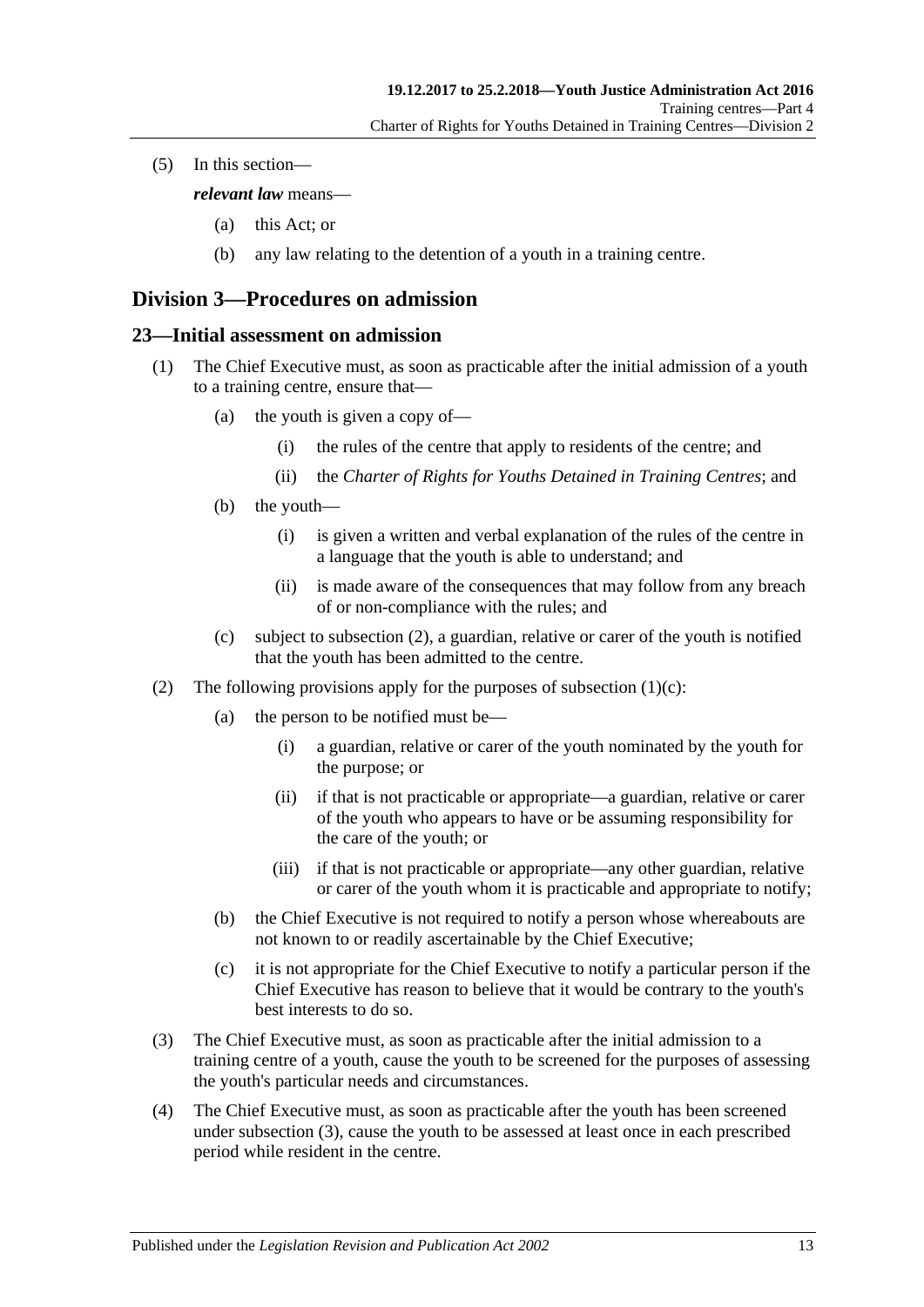- (5) In carrying out an assessment under [subsection](#page-12-5) (4), the Chief Executive must—
	- (a) endeavour to ensure that the youth and a guardian, relative or carer of the youth participate in the assessment; and
	- (b) have regard to—
		- (i) the age, gender, gender identity, sexuality or sexual identity of the youth; and
		- (ii) the cultural identity, developmental and cognitive capacity, ability or disability, and any special needs, of the youth; and
		- (iii) the social, medical, psychological and educational background and history of the youth; and
		- (iv) the needs of the youth in respect of—
			- (A) education or training; and
			- (B) medical, psychological or psychiatric treatment; and
		- (v) the aptitude or suitability of the youth for any particular form of education, vocational training or work; and
		- (vi) the nature of the offence, or offences, in respect of which the youth is detained and the length of sentence; and
		- (vii) the behaviour of the youth while in the training centre; and
		- (viii) the question of maintaining the youth's family and community connections; and
		- (ix) any responsibilities the youth has as a carer; and
		- (x) where relevant, any proposed plans in respect of the release of the youth and his or her social rehabilitation; and
		- (xi) any representations made by the youth and any other relevant person (including a guardian, relative or carer of the youth); and
		- (xii) such other matters as the Chief Executive thinks relevant.
- <span id="page-13-0"></span>(6) After the first assessment of a resident of a training centre has been completed, the Chief Executive must prepare a case plan for the youth and may, after any subsequent assessment, add to or vary that plan.
- (7) A case plan for a youth prepared, added to or varied under [subsection](#page-13-0) (6) must include particulars of each of the following:
	- (a) proposals for the education or training of the youth;
	- (b) proposals for medical, psychological or psychiatric treatment of the youth;
	- (c) proposals for the rehabilitation of the youth;
	- (d) proposals relating to the youth's release into, and support in, the community.
- (8) In [subsection](#page-12-5) (4)—

#### *prescribed period* means—

- (a) the period prescribed by the regulations for the purposes of this definition; or
- (b) if no period is prescribed—a period not exceeding 3 months.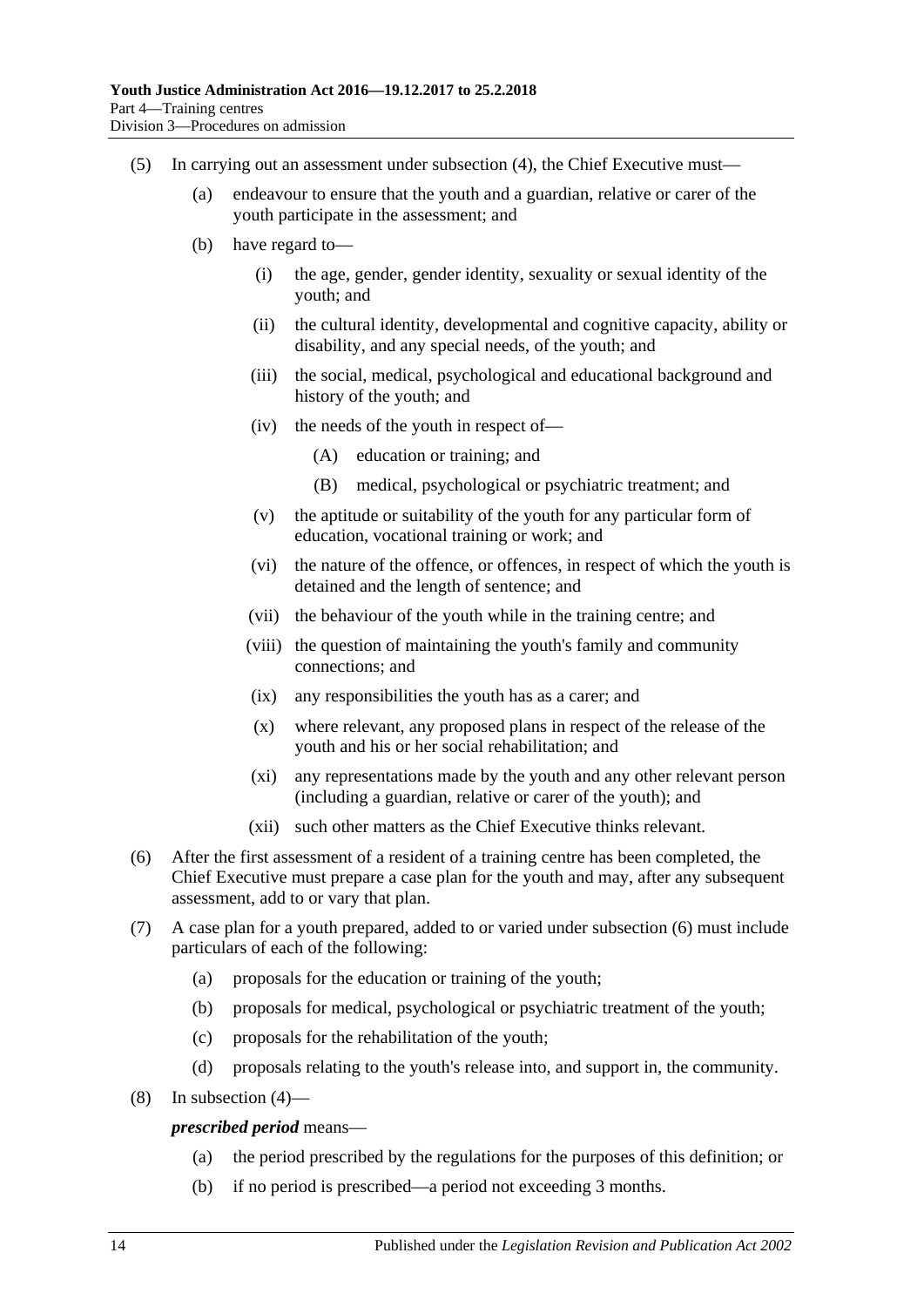## <span id="page-14-0"></span>**Division 4—Custody of residents of training centres**

## <span id="page-14-1"></span>**24—Minister has custody of youths in detention**

The Minister has the custody of a resident of a training centre, whether the resident is within, or outside, the precincts of a training centre in which he or she is being detained, or is to be detained.

## <span id="page-14-2"></span>**25—Chief Executive responsible under Minister for management of training centres**

Subject to this Act, the Chief Executive has an absolute discretion—

- (a) to place any particular youth or youth of a particular class in such part of a training centre as the Chief Executive thinks fit; and
- (b) to establish in respect of a particular youth, or youth of a particular class, or in respect of youths placed in any particular part of a training centre, such a regime for education, training, work, recreation, contact with other youths or any other aspect of the day-to-day life of youths in detention; and
- (c) to vary any such regime,

as from time to time seems expedient to the Chief Executive.

## <span id="page-14-3"></span>**Division 5—Management of residents of training centres**

## <span id="page-14-4"></span>**26—Chief Executive may make rules relating to management of training centre**

- <span id="page-14-6"></span>(1) Subject to this Act, the Chief Executive may make rules—
	- (a) relating to the management of a training centre; and
	- (b) regulating the conduct of residents of a training centre.
- (2) The Chief Executive may vary or revoke any rules made under [subsection](#page-14-6) (1).
- (3) The *[Subordinate Legislation Act](http://www.legislation.sa.gov.au/index.aspx?action=legref&type=act&legtitle=Subordinate%20Legislation%20Act%201978) 1978* does not apply to rules made under this section.
- (4) The Chief Executive must cause rules made under this section to be published for the benefit of residents of a training centre in such manner as the Chief Executive thinks fit and, in giving effect to this section, must ensure, as far as is reasonably practicable, that the rules are made known to any resident who is illiterate or whose principal language is not the English language.

## <span id="page-14-5"></span>**27—Education**

- (1) The Chief Executive must arrange for such courses of instruction or training as the Chief Executive thinks fit to be made available to residents of training centres.
- (2) In particular, the Chief Executive must, as much as reasonably practicable, encourage a resident of a training centre who is a child of compulsory school age or a child of compulsory education age to continue or otherwise further his or her school education or vocational or other training (as the case requires).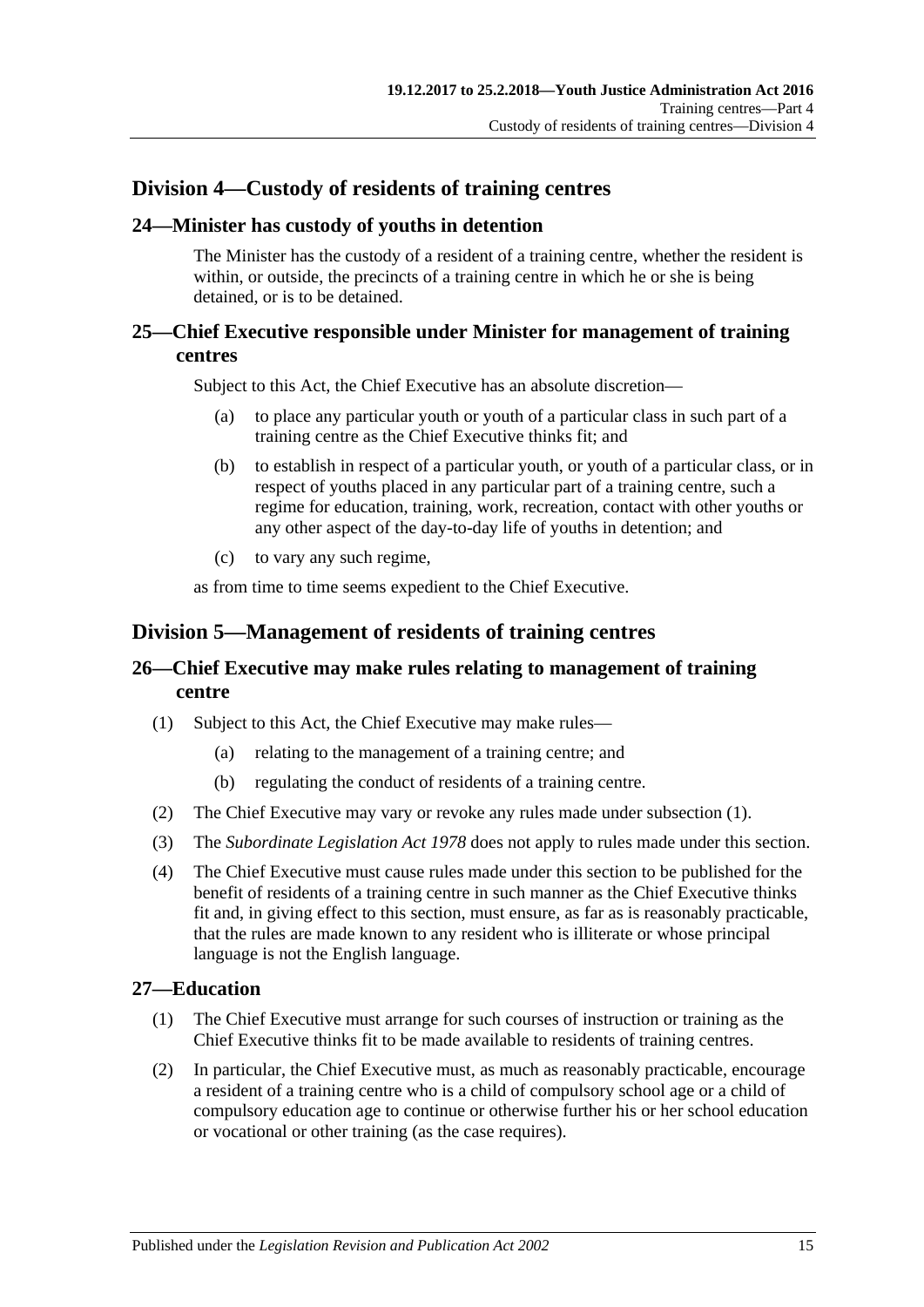#### <span id="page-15-1"></span><span id="page-15-0"></span>**28—Safe rooms**

- (1) A resident of a training centre may only be detained in a safe room if an employee of the centre believes on reasonable grounds that—
	- (a) the resident is about to harm himself or herself or another person; or
	- (b) the resident is about to cause significant damage to property; or
	- (c) it is necessary to detain the resident in a safe room—
		- (i) to maintain order in the centre; or
		- (ii) to preserve the security of the centre.
- (2) Despite [subsection](#page-15-1) (1), a resident of a training centre who is under the age of 12 years must not be detained in a safe room.
- (3) If a resident is detained in a safe room, the manager of the training centre must be informed of the detention, and the reasons for the detention, as soon as reasonably practicable.
- (4) A resident of a training centre may only be detained in a safe room for so long as is necessary in the circumstances but, in any event—
	- (a) if the resident is aged between 12 and 14 years—for no longer than 24 hours; and
	- (b) if the resident is aged 15 years or over—for no longer than 48 hours.
- (5) The following provisions apply in relation to a resident of a training centre who is being detained in a safe room:
	- (a) the resident must be closely supervised;
	- (b) the resident must be observed at intervals of not longer than 5 minutes;
	- (c) the observations must be recorded in writing and kept together with the record required to be made under [subsection](#page-15-2) (6).
- <span id="page-15-2"></span>(6) If a resident of a training centre is detained in a safe room, the manager of the centre must ensure that—
	- (a) a record is made containing the following details:
		- (i) the name and age of the resident;
		- (ii) the date and time the detention began;
		- (iii) the date and time the detention ended:
		- (iv) the reason for the detention;
		- (v) the name of the employee of the centre who ordered the detention;
		- (vi) action taken (if any) in respect of the resident before the resident was so detained;
		- (vii) the management plan established for the resident for the period during which the resident was detained in the safe room;
		- (viii) any issues or concerns relating to the resident's medical or psychological condition; and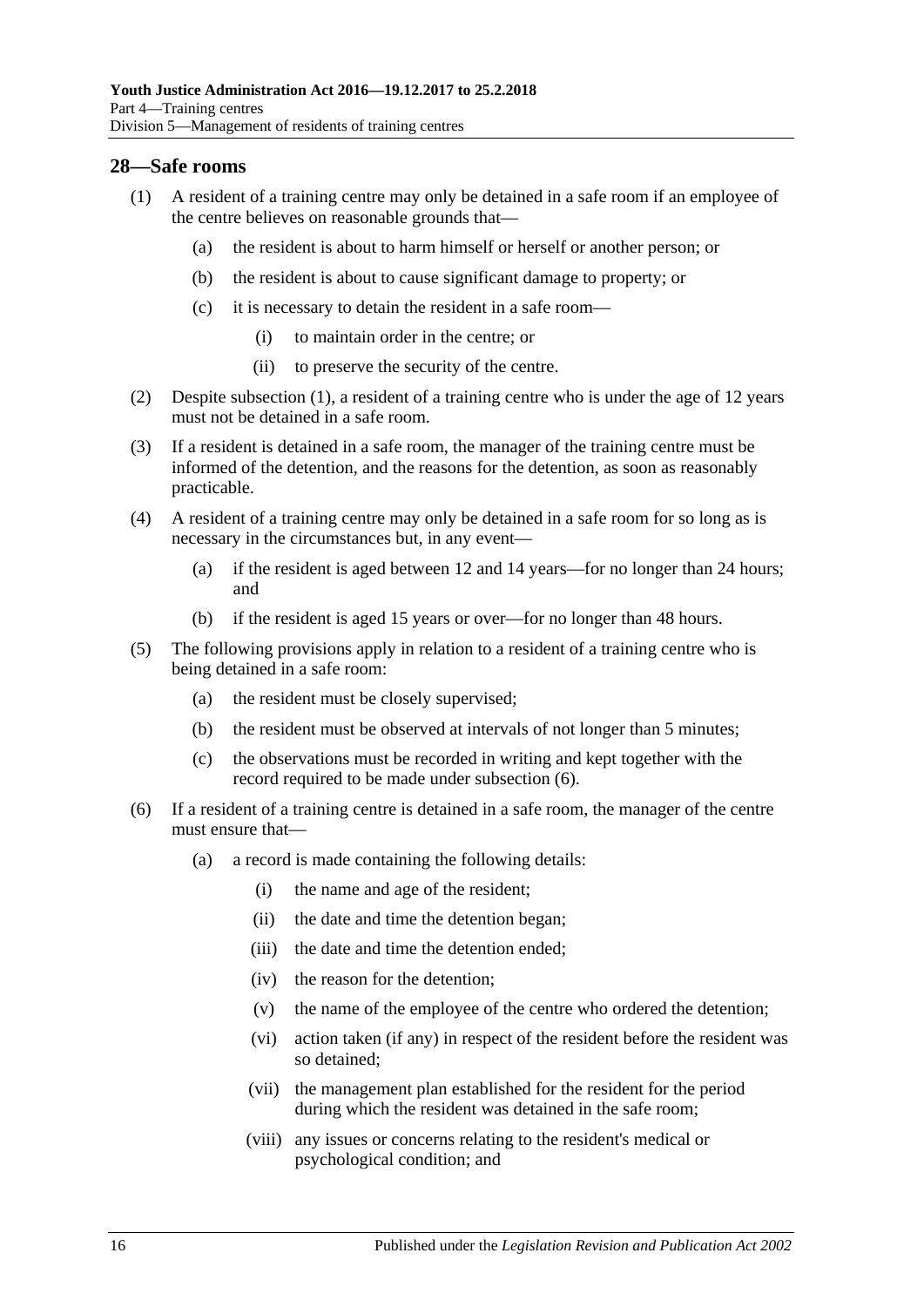- (b) the resident is examined as soon as practicable by an appropriate health professional for the purpose of assessing the resident's health or mental health condition and needs; and
- (c) if the resident belongs to a cultural or linguistic minority—a cultural advisor is informed of the detention; and
- (d) an action plan is prepared to manage the resident in the period immediately following the resident's release from the safe room.
- <span id="page-16-1"></span>(7) An account of an incident leading to the detention of a resident in a safe room must be—
	- (a) written, signed and dated by the resident; or
	- (b) if the resident cannot write—
		- (i) written on the instructions of the resident, and signed and dated, by a person nominated for the purpose by the resident; and
		- (ii) signed by the resident,

(and such account must be kept together with the record required to be made under [subsection](#page-15-2)  $(6)$ ).

- (8) If the resident refuses to cooperate in the preparation of the account, a written record of the refusal must be must be made and kept together with the record required to be made under [subsection](#page-15-2) (6).
- (9) A resident may nominate any of the following persons for the purposes of [subsection](#page-16-1)  $(7)(b)$ :
	- (a) the resident's case manager or case worker;
	- (b) a lawyer;
	- (c) the Guardian for Children and Young People;
	- (d) the Training Centre Visitor;
	- (e) a cultural advisor;
	- (f) a parent, guardian or carer of the resident,

(but any such person nominated may not be an employee of the training centre nor have been present during the relevant incident that led to the resident being detained in the safe room).

#### <span id="page-16-0"></span>**29—Prohibited treatment of residents**

Subject to this Act, a resident of a training centre must not be subjected to any of the following kinds of treatment:

- (a) corporal punishment of any form (that is, any action that inflicts or is intended to inflict physical pain or discomfort);
- (b) isolation or segregation (other than in a safe room or in prescribed circumstances) from other residents;
- (c) psychological pressure or emotional abuse of any form intended to intimidate or humiliate;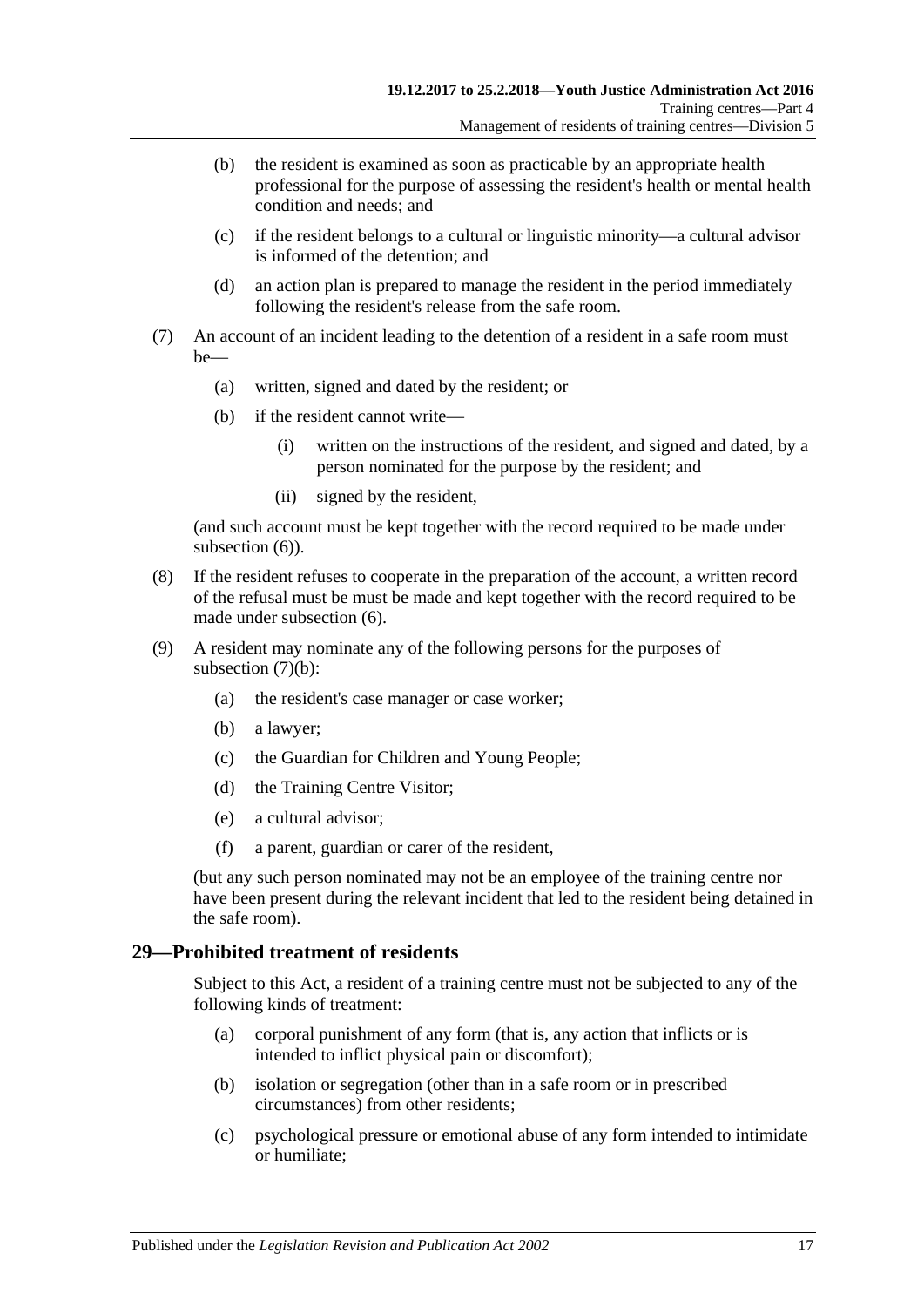- (d) deprivation of medical attention, basic food or drink, clothing or any other essential item;
- (e) deprivation of sleep;
- (f) restriction of free movement by means of mechanical restraints (other than in prescribed circumstances);
- (g) unjustified deprivation of contact with persons outside the centre;
- (h) any other treatment that is cruel, inhuman or degrading.

#### <span id="page-17-0"></span>**30—Power to search residents**

- (1) The manager of a training centre may cause a resident of the centre or a resident's belongings to be searched in any of the following situations:
	- (a) when the resident is received into the centre or returns after an absence from the centre;
	- (b) if the resident has had a full contact visit with a visitor to the centre;
	- (c) if the manager has reasonable cause to suspect that the resident has in his or her possession in the centre any substance or item—
		- (i) that is prohibited in the centre; or
		- (ii) that may jeopardise the security of the centre.
- <span id="page-17-2"></span><span id="page-17-1"></span>(2) The following provisions apply to the search of a resident of a training centre:
	- (a) the resident may not be required to be completely naked at any time during the search;
	- (b) those present at any time during the search when the resident is semi-naked (except a medical practitioner) must be of the same sex or gender identity as the resident;
	- (c) at least 2 persons (apart from the resident) must be present at all times during the search when the resident is semi-naked (with 1 of them conducting the search while the other observes);
	- (d) if a medical practitioner is required for the purposes of the search—the medical practitioner must be in addition to the 2 persons required under [paragraph](#page-17-1) (c);
	- (e) for the purposes of the search—the resident may be required—
		- (i) to open his or her mouth; and
		- (ii) to remove the clothing from his or her upper body or lower body (but not both at the same time); and
		- (iii) to adopt particular postures; and
		- (iv) to do anything else reasonably necessary for the purposes of the search,

and if the resident does not comply with such a requirement, reasonable force may be applied to secure compliance;

(f) force must not be applied to open the resident's mouth except by or under the supervision of a medical practitioner;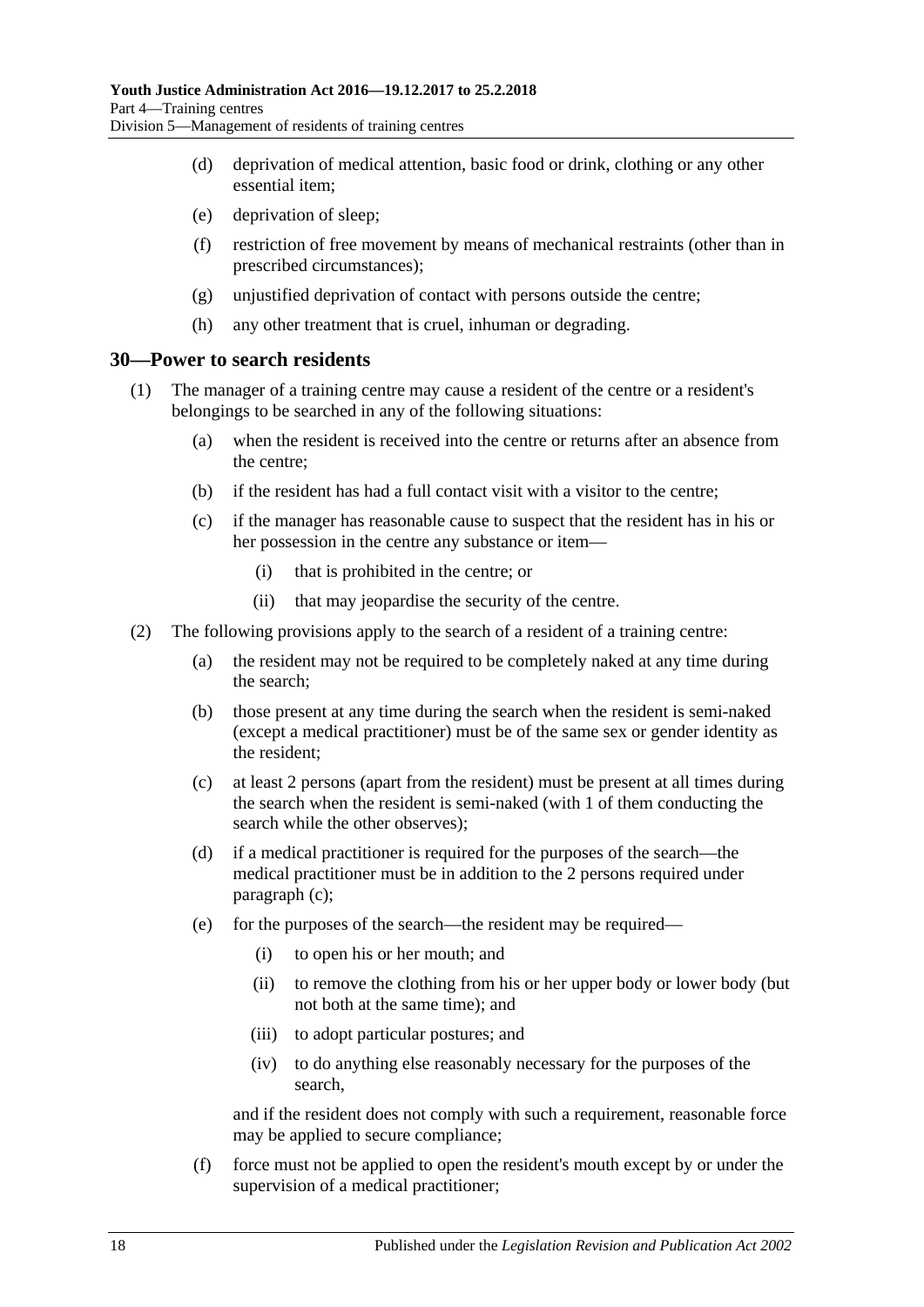- (g) nothing may be introduced into an orifice of the resident's body for the purposes of the search except by a medical practitioner;
- (h) the search must be carried out expeditiously and undue humiliation of the resident must be avoided.
- (3) If a resident of a training centre is searched while the resident is semi-naked, the manager of the centre must ensure that a record is made containing the following details:
	- (a) the name and age of the resident;
	- (b) the date and time of the search;
	- (c) the reason for the search;
	- (d) the name of the employee of the centre who conducted the search.
- (4) Despite [subsection](#page-17-2)  $(2)(b)$ , if 2 persons (apart from a medical practitioner) of the same sex or gender identity as a resident are not available at the time a search of the resident is to be conducted, the search may be conducted by a person of the same sex or gender identity as the resident in the presence of a person who is not of the same sex or gender identity.
- (5) However—
	- (a) the second person present when the search is conducted must observe the person conducting the search without observing the semi-naked resident; and
	- (b) due regard must be had to the particular needs and circumstances of the resident.

### <span id="page-18-0"></span>**31—Drug testing of residents**

- (1) The Chief Executive may require a resident of a training centre to undergo a drug test in any of the following circumstances:
	- (a) on the initial admission of the youth to the centre;
	- (b) on the youth returning to the centre after being absent;
	- (c) if, for the purpose of ascertaining the incidence of unlawful drug use in a training centre, the manager of the centre—
		- (i) proposes that all residents of the centre, or a part of the centre, undergo a drug test; or
		- (ii) causes the random selection of residents from the whole, or a part, of the centre to undergo a drug test and the resident falls within the selection;
	- (d) in any other circumstance that the Chief Executive thinks fit.
- <span id="page-18-2"></span><span id="page-18-1"></span>(2) The manager of a training centre may require a resident of the centre to undergo a drug test—
	- (a) if the manager reasonably suspects that the resident has unlawfully used a drug; or
	- (b) in any other circumstance that the Chief Executive thinks fit.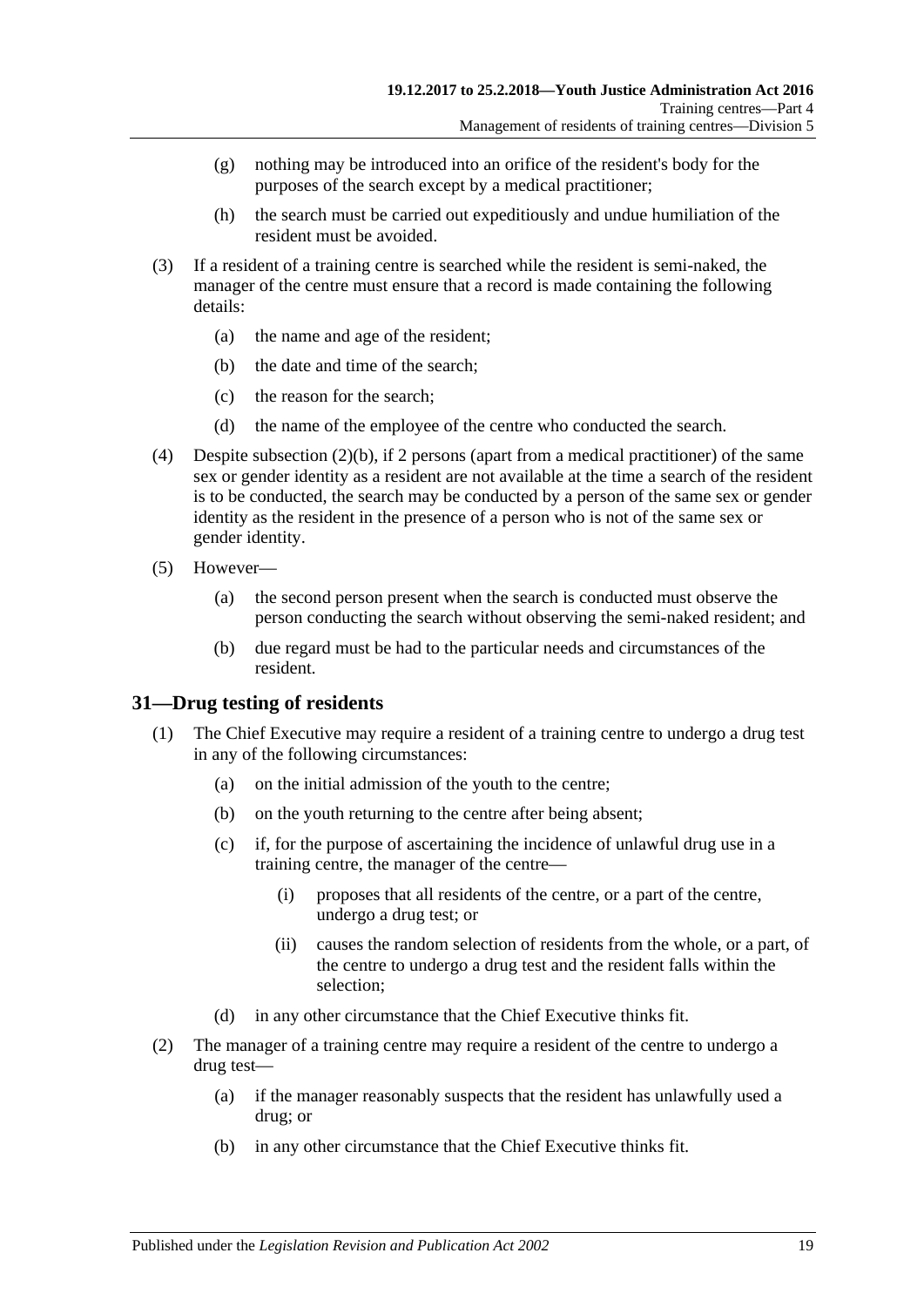(3) If a resident of a training centre is required to undergo a drug test in circumstances approved by the Chief Executive under [subsection](#page-18-1)  $(1)(d)$  or  $(2)(b)$ , the person who required the resident to undergo the test must make a written record of the reasons for the requirement.

## <span id="page-19-2"></span><span id="page-19-0"></span>**32—Use of sniffer dogs**

- (1) The Chief Executive may authorise the use of a sniffer dog by a person who is authorised to use such a dog under the *[Police Act](http://www.legislation.sa.gov.au/index.aspx?action=legref&type=act&legtitle=Police%20Act%201998) 1998* or the *[Correctional Services](http://www.legislation.sa.gov.au/index.aspx?action=legref&type=act&legtitle=Correctional%20Services%20Act%201982)  Act [1982](http://www.legislation.sa.gov.au/index.aspx?action=legref&type=act&legtitle=Correctional%20Services%20Act%201982)* at a training centre to assist in the maintenance of the good order or security of the centre.
- (2) Without limiting [subsection](#page-19-2) (1), a sniffer dog may be used for any of the following purposes:
	- (a) to carry out a search at a training centre for any reason;
	- (b) to track a youth who has escaped from custody or who is otherwise unlawfully at large;
	- (c) to patrol a training centre.
- (3) In this section—

*sniffer dog* means—

- (a) a drug detection dog within the meaning of the *[Controlled Substances](http://www.legislation.sa.gov.au/index.aspx?action=legref&type=act&legtitle=Controlled%20Substances%20Act%201984)  Act [1984](http://www.legislation.sa.gov.au/index.aspx?action=legref&type=act&legtitle=Controlled%20Substances%20Act%201984)*; or
- (b) a dog that is trained and handled by South Australia Police; or
- (c) a correctional services dog (within the meaning of the *[Correctional Services](http://www.legislation.sa.gov.au/index.aspx?action=legref&type=act&legtitle=Correctional%20Services%20Act%201982)  Act [1982](http://www.legislation.sa.gov.au/index.aspx?action=legref&type=act&legtitle=Correctional%20Services%20Act%201982)*).

### <span id="page-19-1"></span>**33—Use of force against residents**

- (1) An employee of a training centre may only use such force against a resident of the centre as is reasonably necessary in a particular case—
	- (a) to prevent the resident from harming himself or herself or another person; or
	- (b) to prevent the resident from causing significant damage to property; or
	- (c) to maintain order in the centre; or
	- (d) to preserve the security of the centre.
- <span id="page-19-3"></span>(2) If force is used against a resident of a training centre—
	- (a) each employee of the centre involved must ensure that a written report is provided to the manager of the centre containing the following particulars:
		- (i) the name of the resident;
		- (ii) the name of each employee involved in or who witnessed the use of force;
		- (iii) the date, time and location in the centre where the use of force took place;
		- (iv) the nature of the force used and the purpose for which, or circumstances in which, the force was used; and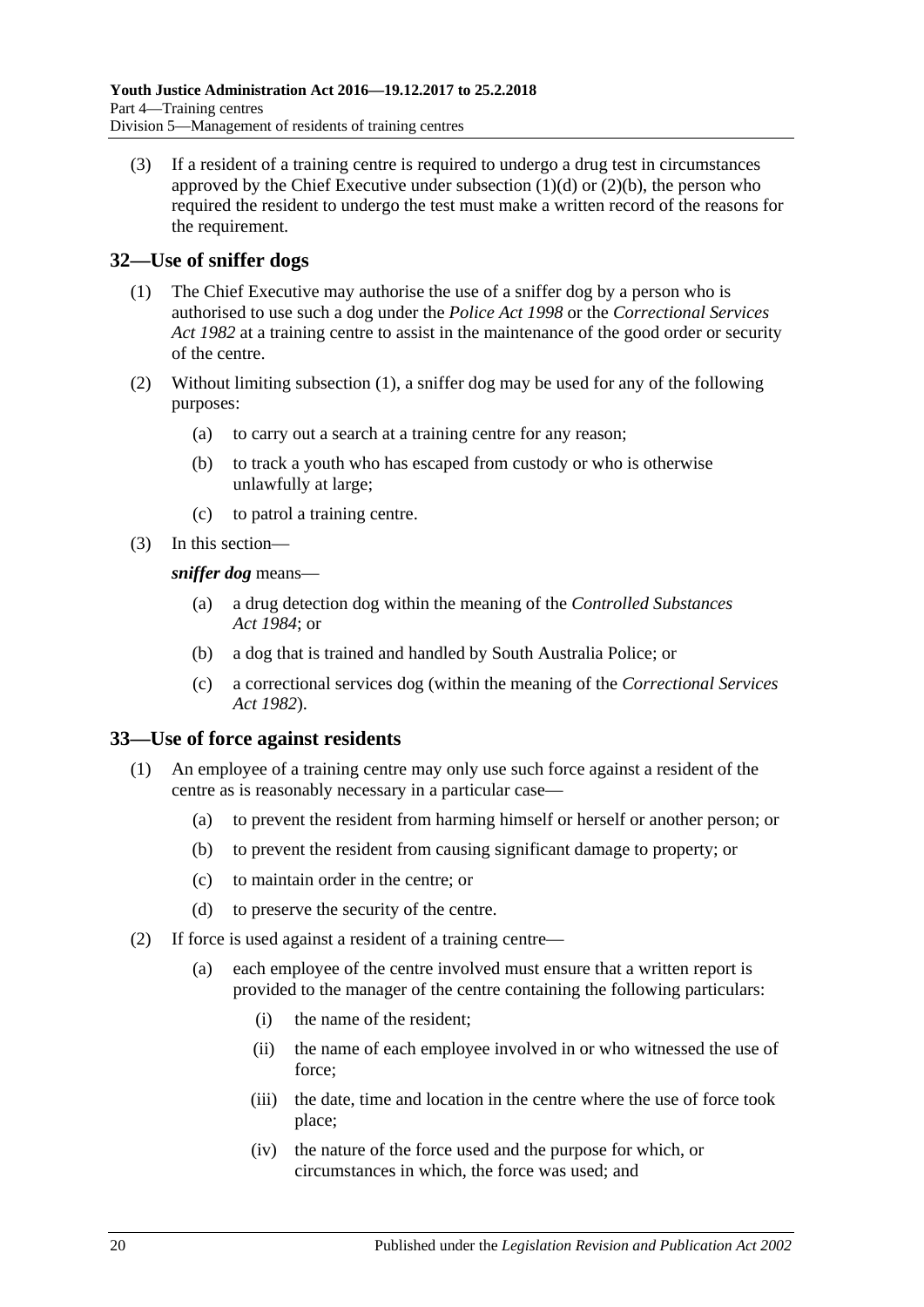- (b) the manager of the training centre must ensure that the resident is examined as soon as practicable by an appropriate health professional for the purpose of assessing the resident's health or mental health condition and needs.
- <span id="page-20-2"></span>(3) An account of an incident leading to the use of force against a resident must be—
	- (a) written, signed and dated by the resident; or
	- (b) if the resident cannot write—
		- (i) written on the instructions of the resident, and signed and dated, by a person nominated for the purpose by the resident; and
		- (ii) signed by the resident,

(and such account must be kept together with the report required to be made under [subsection](#page-19-3)  $(2)$ ).

- (4) A resident may nominate any of the following persons for the purposes of [subsection](#page-20-2)  $(3)(b)$ :
	- (a) the resident's case manager or case worker;
	- (b) a lawyer;
	- (c) the Guardian for Children and Young People;
	- (d) a Training Centre Visitor;
	- (e) a cultural advisor;
	- (f) a parent, guardian or carer of the resident;
	- (g) any other person approved by the manager of the training centre,

(but any such person nominated may not be an employee of the training centre nor have been present during the relevant incident that led to the use of force against the resident).

## <span id="page-20-0"></span>**Division 6—Leave of absence under authority of Chief Executive**

### <span id="page-20-1"></span>**34—Leave of absence under authority of Chief Executive**

- <span id="page-20-3"></span>(1) The Chief Executive may, by written order, grant a youth detained in a training centre leave of absence from the centre—
	- (a) for the medical or psychiatric examination, assessment or treatment of the youth; or
	- (b) for the attendance of the youth at an educational or training course, a personal development program or a work program, project or camp; or
	- (c) for such compassionate purpose as the Chief Executive thinks fit; or
	- (d) for any purpose related to a criminal investigation; or
	- (e) for the purpose of enabling the youth to perform community service.
- (2) Subsection  $(1)(a)$  does not apply if, in an emergency, it is necessary that a youth is removed from a training centre for a medical or psychiatric examination, assessment or treatment and the Chief Executive is advised as soon as practicable of the youth's absence from the training centre and the reason for the absence.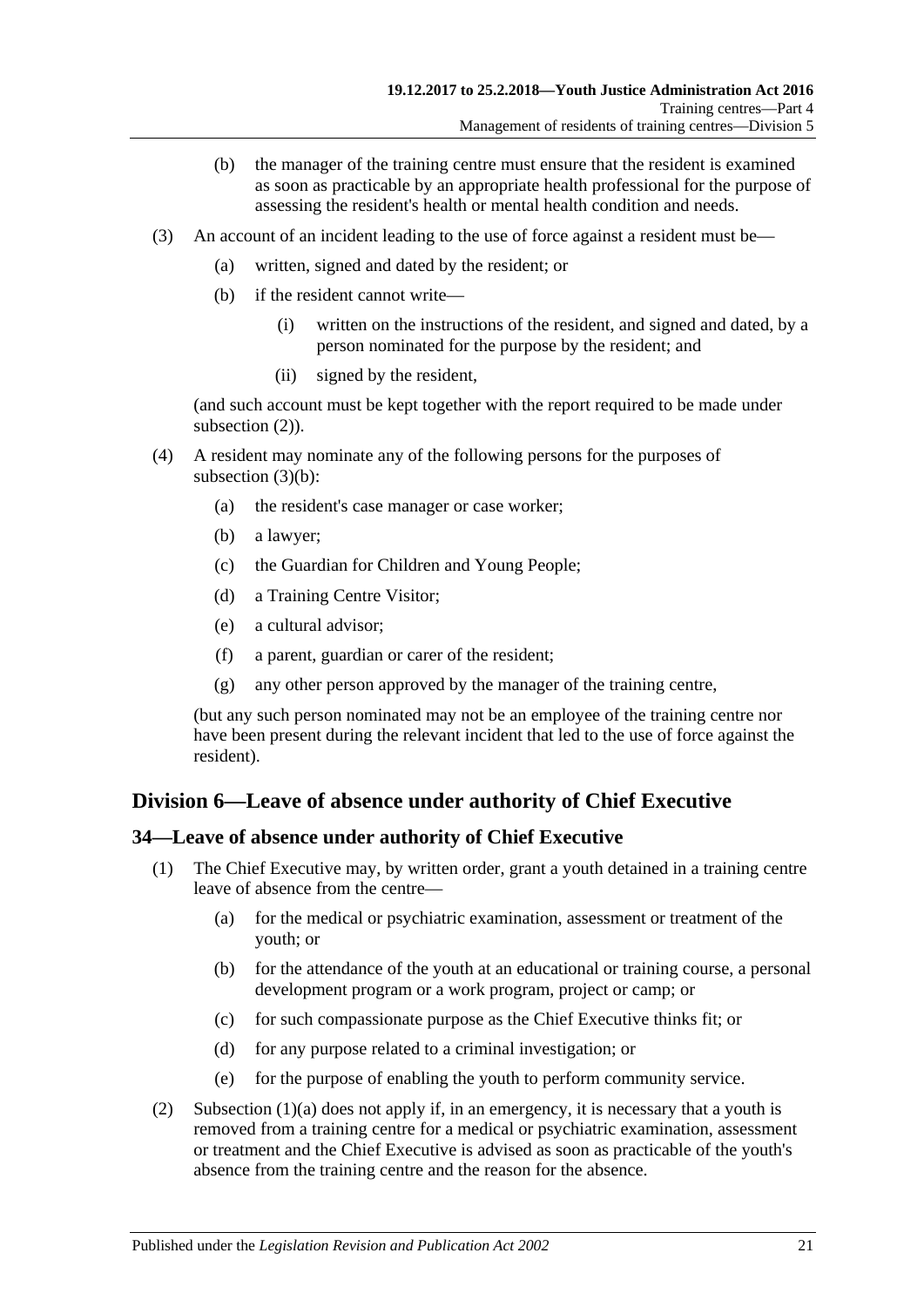- (3) In determining whether to grant a youth leave of absence under this section, the Chief Executive must have regard to the following:
	- (a) the goals of the youth in respect of rehabilitation;
	- (b) the cultural needs and circumstances of the youth;
	- (c) the safety of the community;
	- (d) whether the youth has a history absconding or breaching orders;
	- (e) whether the youth is likely to interfere with a witness;
	- (f) the need that any victim of an offence committed, or alleged to have been committed, by the youth may have, or perceive, for physical protection from the youth.
- (4) Leave of absence under this section may be subject to 1 or more of the following conditions:
	- (a) a condition that the youth will be in the custody of and supervised by 1 or more officers or employees of the Department authorised by the Chief Executive for the purpose;
	- (b) a condition that the youth be monitored by use of an electronic device;
	- (c) any other condition as the Chief Executive thinks fit.
- (5) A leave of absence under this section that allows a youth to leave the State may only be granted with the Minister's consent.
- (6) The Chief Executive may, by written order, revoke a leave of absence granted under this section, or vary or revoke any of the conditions to which it is subject.
- (7) A youth who is at large after the revocation or expiry of leave of absence may be apprehended without warrant by a police officer or an officer or employee of the Department authorised by the Chief Executive for the purpose.
- (8) A youth who is still at large after the expiry of leave of absence will be taken to be unlawfully at large.
- (9) A youth is not, while still at large after revocation of leave of absence, serving his or her sentence of detention.

## <span id="page-21-0"></span>**Division 7—Transfer of youths under detention from 1 jurisdiction to another**

#### <span id="page-21-1"></span>**35—Interpretation**

In this Division—

*appropriate authority* of another State means a person who is vested with authority under a corresponding law—

- (a) to authorise or arrange for the transfer of a young offender to this State; or
- (b) to authorise or arrange for the transfer of a young offender from this State to that State;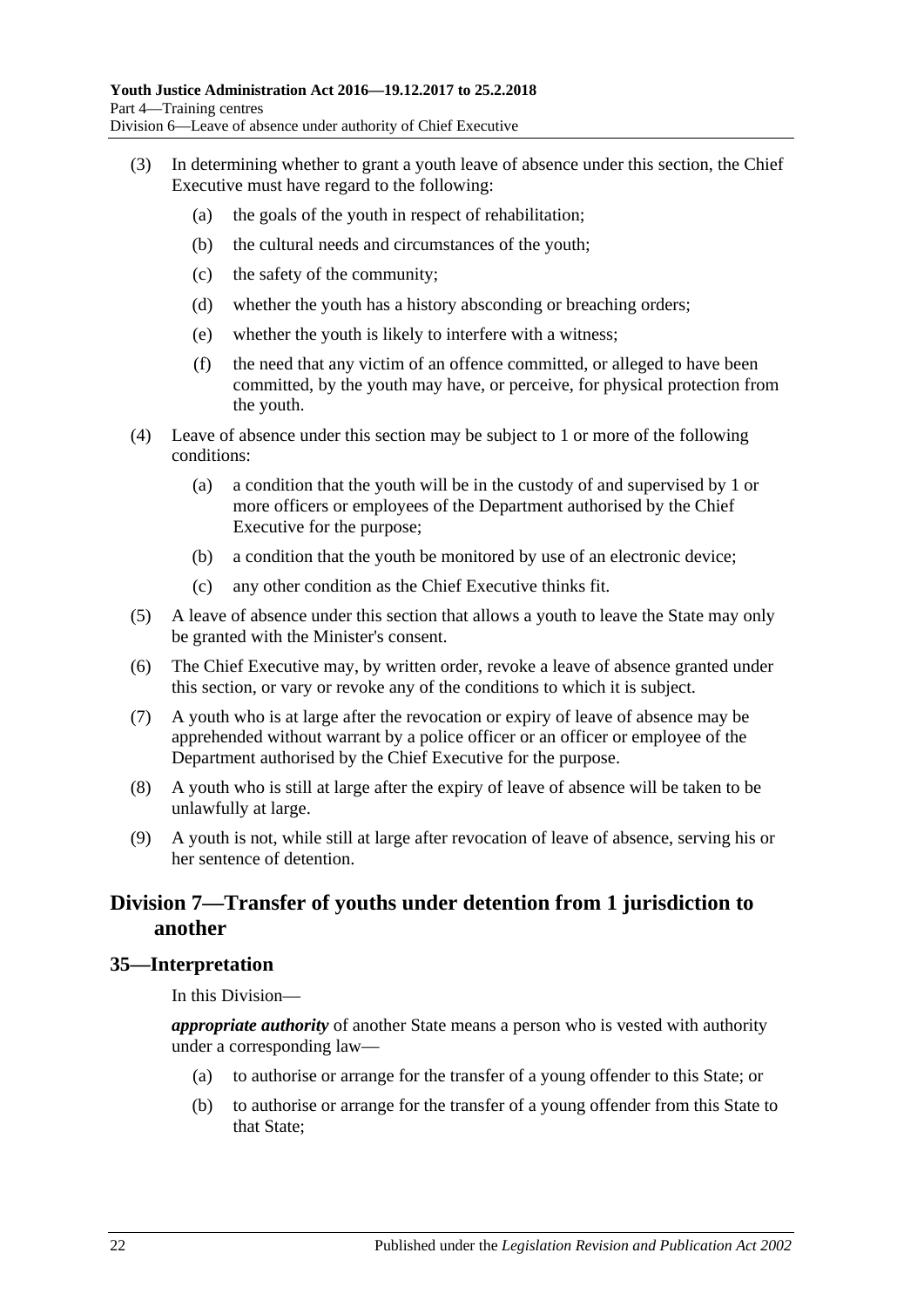*correctional order* means an order under a law of this State or any other State for dealing with youths who commit offences, being an order—

- (a) for the detention (other than remand) of such a youth; or
- (b) requiring such a youth to perform community service; or
- (c) providing for the conditional release of such a youth; or
- (d) placing such a youth on probation or parole or under any form of supervision;

*correctional system*, in relation to a State, means the system of law, judicial and administrative authorities, correctional and other institutions under which youths who commit offences are dealt with in that State;

*corresponding law* means a law of another State declared by regulation to be a law corresponding to this Division;

*escort* means a person in whose custody a young offender is placed for the purpose of bringing the young offender into the State, or taking the young offender out of the State, pursuant to arrangements made under this Division;

*State* includes the Australian Capital Territory and the Northern Territory;

*young offender* means a person—

- (a) who has been found guilty of an offence committed while under the age of 18 years; and
- (b) who is subject to a correctional order.

#### <span id="page-22-0"></span>**36—Transfer of young offenders to other States**

- (1) The Minister may make arrangements with the appropriate authority of another State for the transfer of a young offender to that other State.
- (2) Before entering into arrangements under this section, the Minister must be satisfied—
	- (a) that any rights of appeal against the relevant correctional order have been exhausted or have expired; and
	- (b) that the young offender will be dealt with in the correctional system of the other State in substantially the same way as if he or she had remained in the correctional system of this State; and
	- (c) that the transfer is in the best interests of the young offender; and
	- $(d)$  that—
		- (i) the young offender consents to the transfer; or
		- (ii) there are special reasons justifying the transfer although the young offender does not consent.
- (3) Before entering into arrangements under this section, the Minister must allow the guardians of the youth a reasonable opportunity to make representations on the question whether the transfer is in the best interests of the young offender.
- (4) Before consenting to a transfer, a young offender must be allowed a reasonable opportunity to obtain independent legal advice on the question of whether the transfer is in his or her best interests.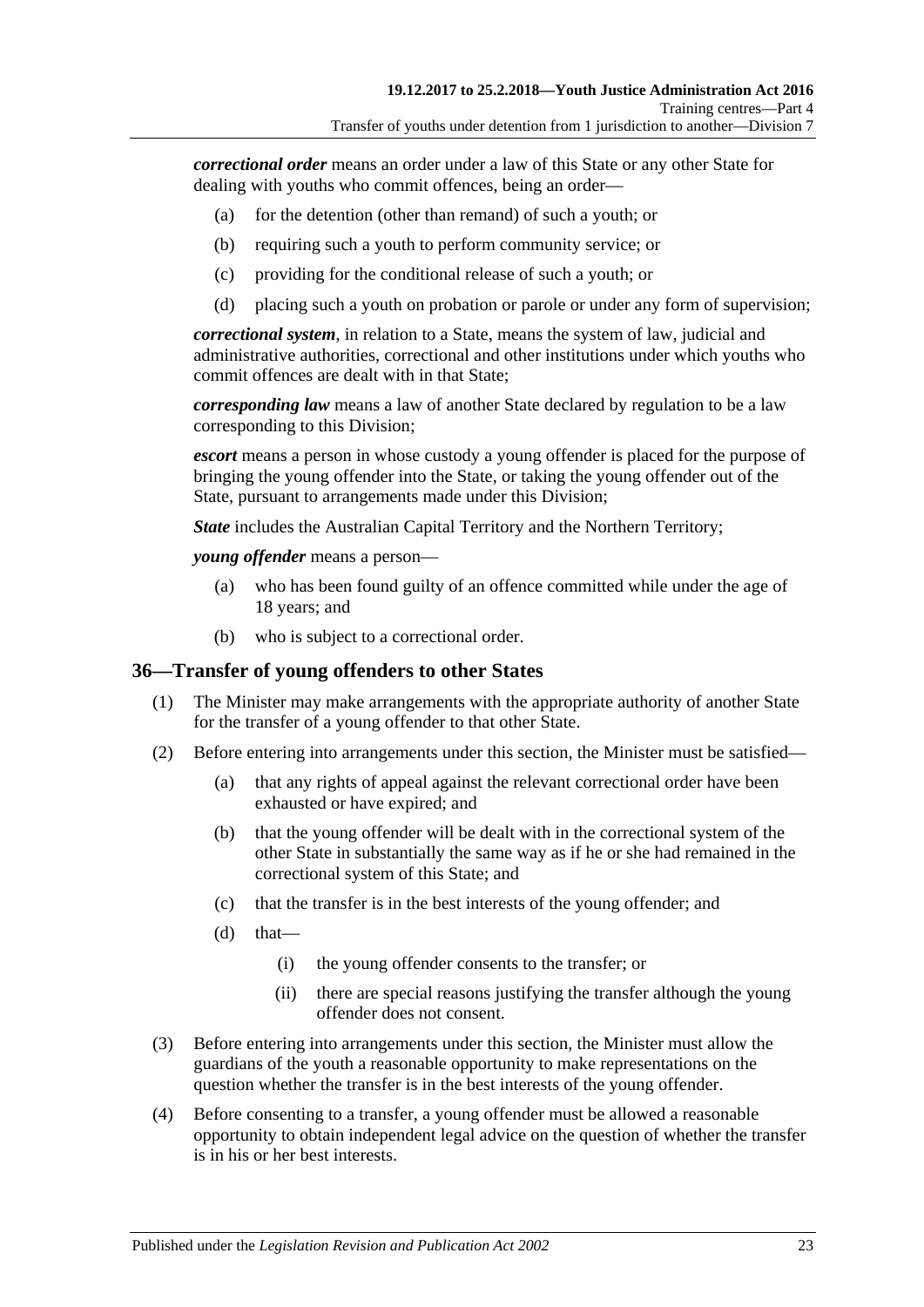- (5) An arrangement under this section will not be carried into effect unless it has been ratified by the Youth Court.
- (6) If a young offender is transferred to another State pursuant to an arrangement under this section, the Minister will transmit to the appropriate authority of that other State—
	- (a) a copy of the relevant correctional order; and
	- (b) a statement of—
		- (i) any period of detention served by the young offender pursuant to the order; and
		- (ii) any community service performed by the young offender pursuant to the order; and
		- (iii) any period for which the young offender has been subject to conditional release; and
		- (iv) any period for which the young offender has been on probation or parole or under supervision; and
		- (v) any remissions of sentence to which the young offender has become entitled; and
	- (c) a report on the young offender.
- (7) If the Minister arranges for the transfer to another State of a young offender who is in detention, the Minister will arrange for the young offender to be taken to the other State in the custody of a suitable escort and delivered into detention in that other State.
- (8) If a young offender goes or is transferred to another State and is accepted into the correctional system of that other State pursuant to arrangements under this section, the relevant correctional order ceases to operate in this State.

### <span id="page-23-0"></span>**37—Transfer of young offenders to this State**

- (1) The Minister may make arrangements with the appropriate authority of another State for the transfer of a young offender from that other State to this State.
- (2) Before entering into arrangements under this section, the Minister must be satisfied—
	- (a) that the young offender is over the age of 10 years; and
	- (b) that there is in force in this State a law that substantially corresponds to the law against which the young offender offended; and
	- (c) that the young offender is not liable to detention for an indeterminate period; and
	- (d) that the young offender will be dealt with in the correctional system of this State in substantially the same way as if he or she had remained in the correctional system of the other State.
- (3) Before entering into arrangements under this section, the Minister must allow the guardians of the youth a reasonable opportunity to make representations on the question whether the transfer is in the best interests of the young offender.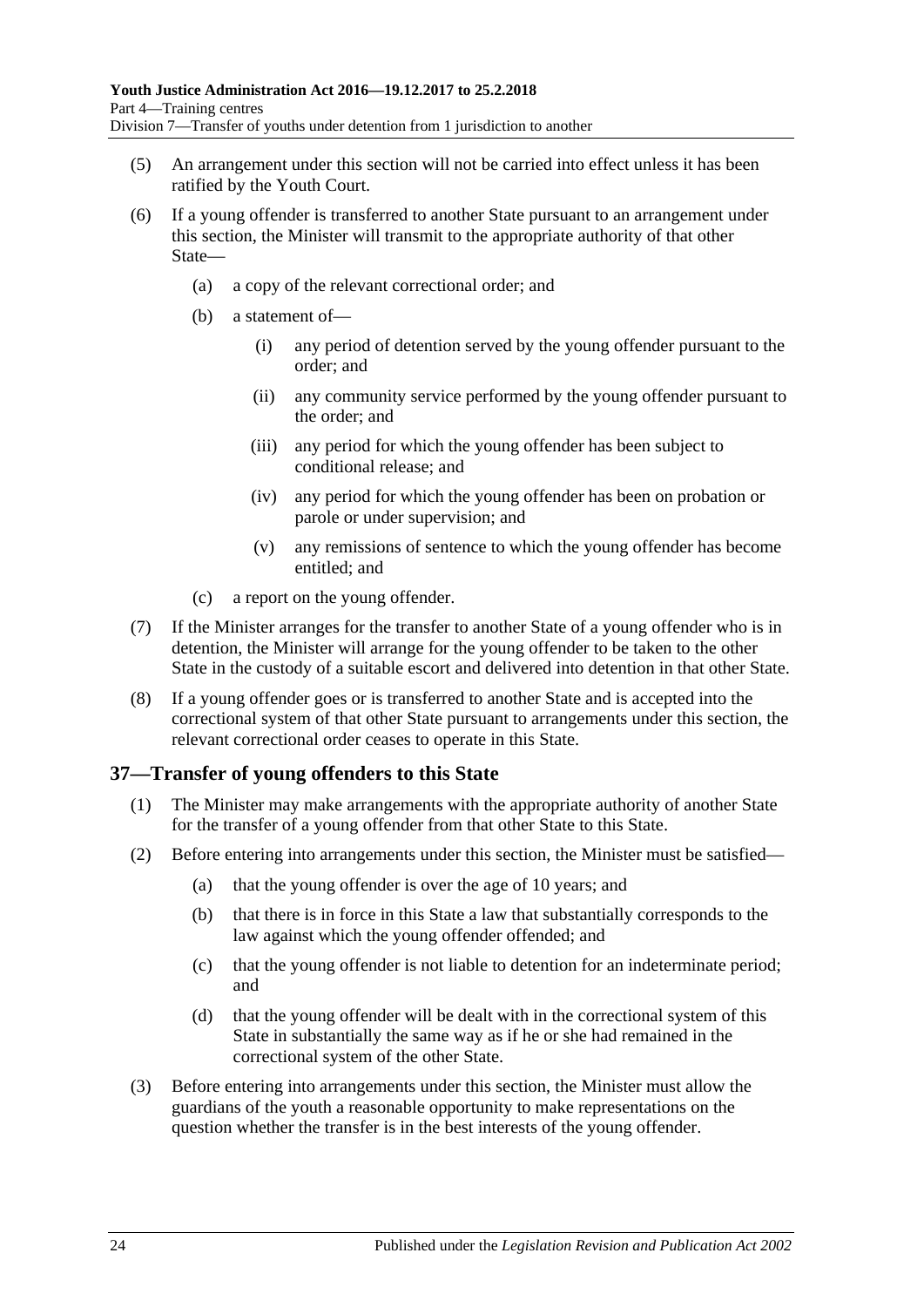- (4) If a young offender is transferred to this State pursuant to arrangements under this section—
	- (a) a copy of the correctional order must be filed in the Youth Court; and
	- (b) the young offender will be dealt with under the law of this State as if—
		- (i) the correctional order had been made under the law of this State; and
		- (ii) any period of detention, community service, conditional release, probation, parole or supervision served by the young offender pursuant to the order had been served in this State; and
		- (iii) any entitlement to remission of sentence that had accrued prior to the transfer had accrued under the law of this State.

## <span id="page-24-0"></span>**38—Adaptation of correctional orders to different correctional systems**

- (1) An arrangement made under this Division for the transfer of a young offender may provide that the correctional order will operate with such modifications as are necessary to ensure its effective operation in the correctional system of the State to which the young offender is to be transferred.
- (2) Any such modifications relating to a correctional order made under the law of another State must be endorsed on the order on its filing under this Act and the Young Offenders Act.

### <span id="page-24-1"></span>**39—Custody during escort**

- (1) An escort in whose custody a young offender has been placed for the purpose of bringing the young offender into, or taking the young offender out of, the State has, while in the State, lawful custody of the young offender.
- (2) If a young offender escapes from the custody of an escort, the young offender may be arrested without warrant for the purpose of being returned to lawful custody.

## <span id="page-24-2"></span>**Division 8—Release from detention**

### <span id="page-24-3"></span>**40—Release of youth from detention**

- (1) Subject to this Act and the Young Offenders Act, a youth will be released from the training centre in which the youth is being detained on the day on which the youth's sentence of detention expires, unless released earlier under Part 5 of the Young Offenders Act or any other Act or law.
- (2) A youth must be released from the training centre in which the youth is being detained as near as practicable to 10 am on the day of the youth's release.
- (3) If a youth is released from detention on home detention or conditional release, or on the expiration or extinguishment of his or her sentence of detention, the Chief Executive must, as soon as reasonably practicable, hand over to the youth any personal property held on his or her behalf.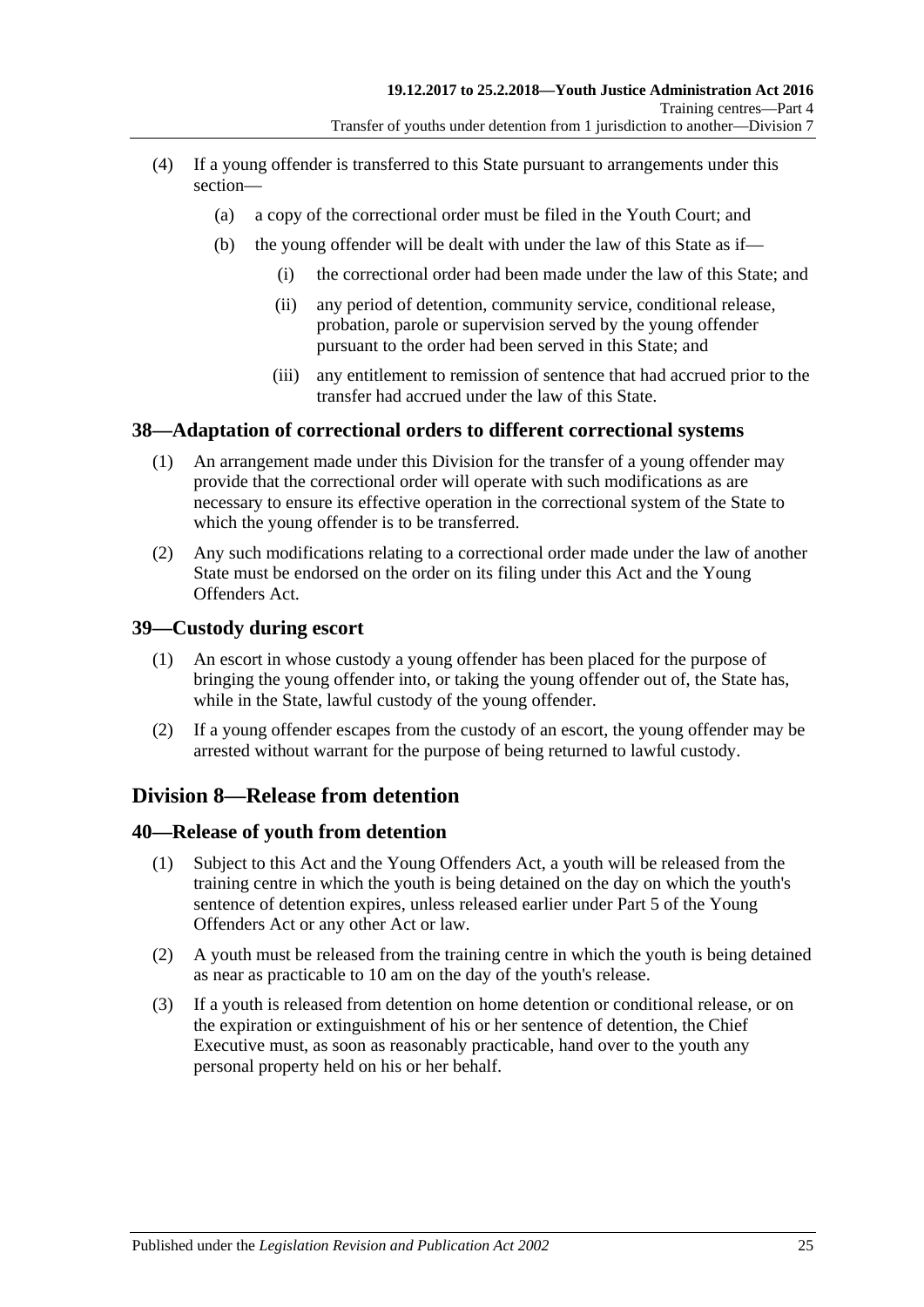### <span id="page-25-4"></span><span id="page-25-0"></span>**41—Manner in which former resident's personal property is to be dealt with**

- (1) If a former resident of a training centre has left any personal property in a training centre in which he or she was at some time detained, the Chief Executive must give a written notice to the former resident, sent by post to his or her last known address, setting out particulars of the personal property and of the place at which it may be collected.
- (2) If the former resident fails to collect the personal property within 1 month of being given a notice under [subsection](#page-25-4) (1), the Chief Executive must deal with the property in the following manner:
	- (a) if the property consists solely of items that would, in the opinion of the Chief Executive, be of negligible monetary value and of no sentimental value to the former resident, the Chief Executive may dispose of the property in such manner as the Chief Executive thinks fit; or
	- (b) in any other case—
		- (i) if the whereabouts of the former resident are known to the Chief Executive, the Chief Executive must cause the property to be delivered to the former resident except where it is not practicable to do so, in which case the Chief Executive may dispose of the property in such manner as the Chief Executive thinks fit;
		- (ii) if the whereabouts of the former resident are, after reasonable inquiries, unknown to the Chief Executive, the Chief Executive may dispose of the property in such manner as the Chief Executive thinks fit.
- (3) Money received from the sale of any personal property under this section will be paid into the Consolidated Account.

### <span id="page-25-1"></span>**42—Certain prohibited items not to be returned to former residents**

Nothing in this Division requires the delivery or return to a person of any item of personal property the possession of which by that person is prohibited by law.

## <span id="page-25-2"></span>**Part 5—Community programs and community service**

### <span id="page-25-3"></span>**43—Community programs**

- (1) The Minister may establish such programs as the Minister thinks necessary or desirable for the care, rehabilitation, training or treatment of a youth who is required to be under supervision in the community.
- (2) The Chief Executive must ensure that adequate arrangements are in place in any such program to ensure—
	- (a) that the youth is supervised by a community youth justice officer; and
	- (b) through the implementation of assessment and case planning, that the program is suitable for the particular youth.
- (3) In carrying out an assessment of a particular youth, the Chief Executive must—
	- (a) endeavour to ascertain the views of the youth in relation to any proposed program; and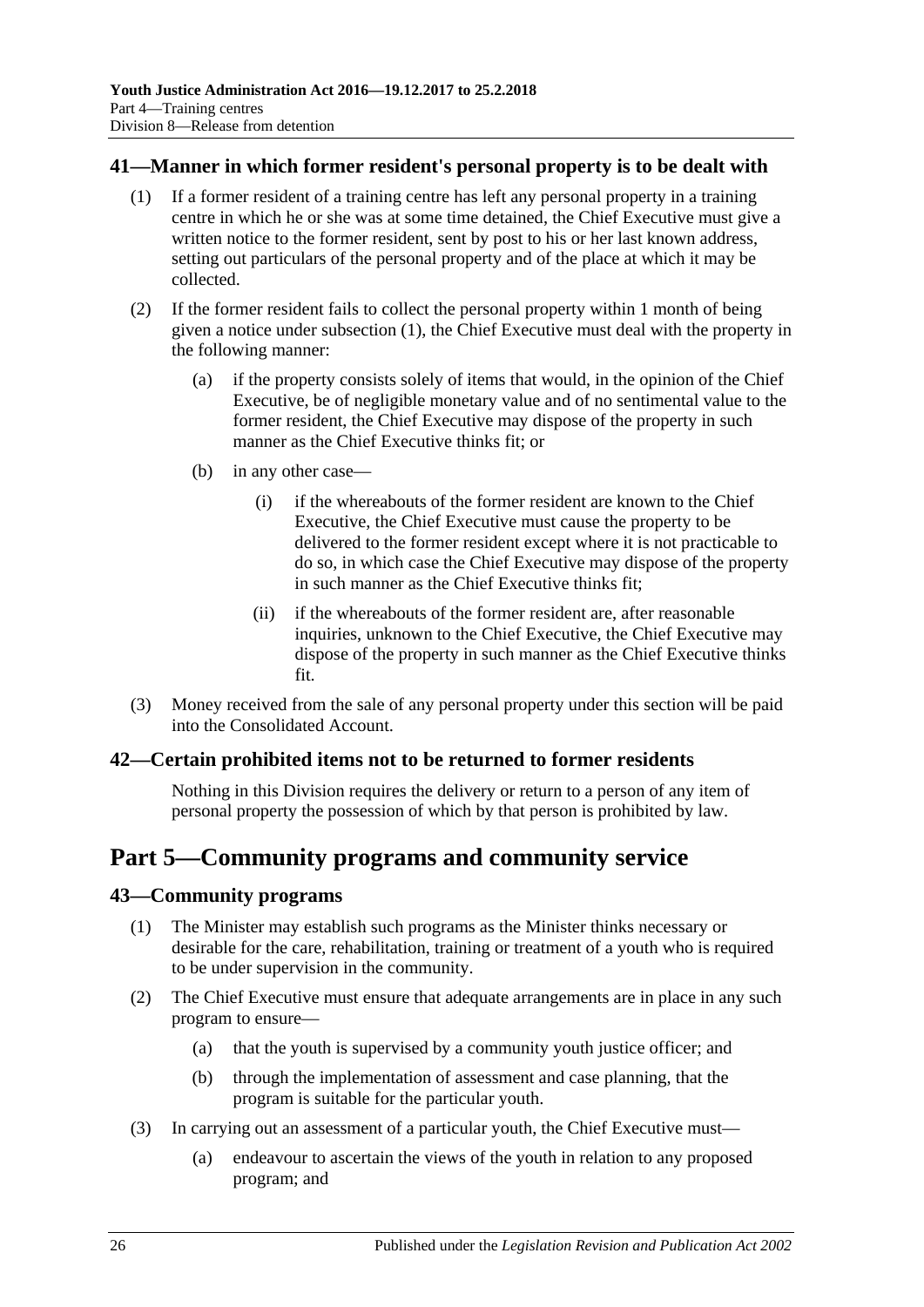- (b) in the case of an assessment of a youth who is under the guardianship of the Minister, or of whom the Minister has custody, under the *[Children's](http://www.legislation.sa.gov.au/index.aspx?action=legref&type=act&legtitle=Childrens%20Protection%20Act%201993)  [Protection Act](http://www.legislation.sa.gov.au/index.aspx?action=legref&type=act&legtitle=Childrens%20Protection%20Act%201993) 1993*—ensure that the Department (within the meaning of that Act) is consulted in relation to the assessment; and
- (c) have regard to—
	- (i) the age, gender, gender identity, sexuality or sexual identity of the youth; and
	- (ii) the cultural identity, developmental and cognitive capacity, ability or disability, and any special needs, of the youth; and
	- (iii) the social, medical, psychological and educational background and history of the youth; and
	- (iv) the needs of the youth in respect of—
		- (A) education or training; and
		- (B) medical, psychological or psychiatric treatment; and
	- (v) the aptitude or suitability of the youth for any particular form of education, vocational training or work; and
	- (vi) the nature of the offence, or offences, in respect of which the youth has been sentenced and the length of sentence; and
	- (vii) the behaviour of the youth while under supervision; and
	- (viii) any representations made by the youth, the community youth justice officer supervising the youth, and any other relevant person (including a guardian, relative or carer of the youth); and
	- (ix) such other matters as the Chief Executive thinks relevant.
- (4) The Chief Executive must, before commencing an assessment, notify the youth and, if practicable in the circumstances, a guardian, relative or carer of the youth.
- (5) The youth and a guardian, relative or carer of the youth may make written representations to the Chief Executive in respect of the youth's assessment.
- (6) After an assessment of a youth has been completed under this section, the Chief Executive must prepare a case plan for the youth that contains particulars of any proposals for the education or training, medical, psychological or psychiatric treatment, and rehabilitation, of the youth, and may, after any subsequent assessment, add to or vary that plan.

#### <span id="page-26-0"></span>**44—Restrictions on performance of community service and other work orders**

If a youth is required to perform community service or to carry out work pursuant to an order or undertaking under this Act or the Young Offenders Act, the following provisions apply:

- (a) the youth cannot be required to attend at a place for the purpose of performing community service or work at a time that would—
	- (i) interfere with the youth's paid employment or with a course of training or instruction relating to, or likely to assist him or her in obtaining, paid employment; or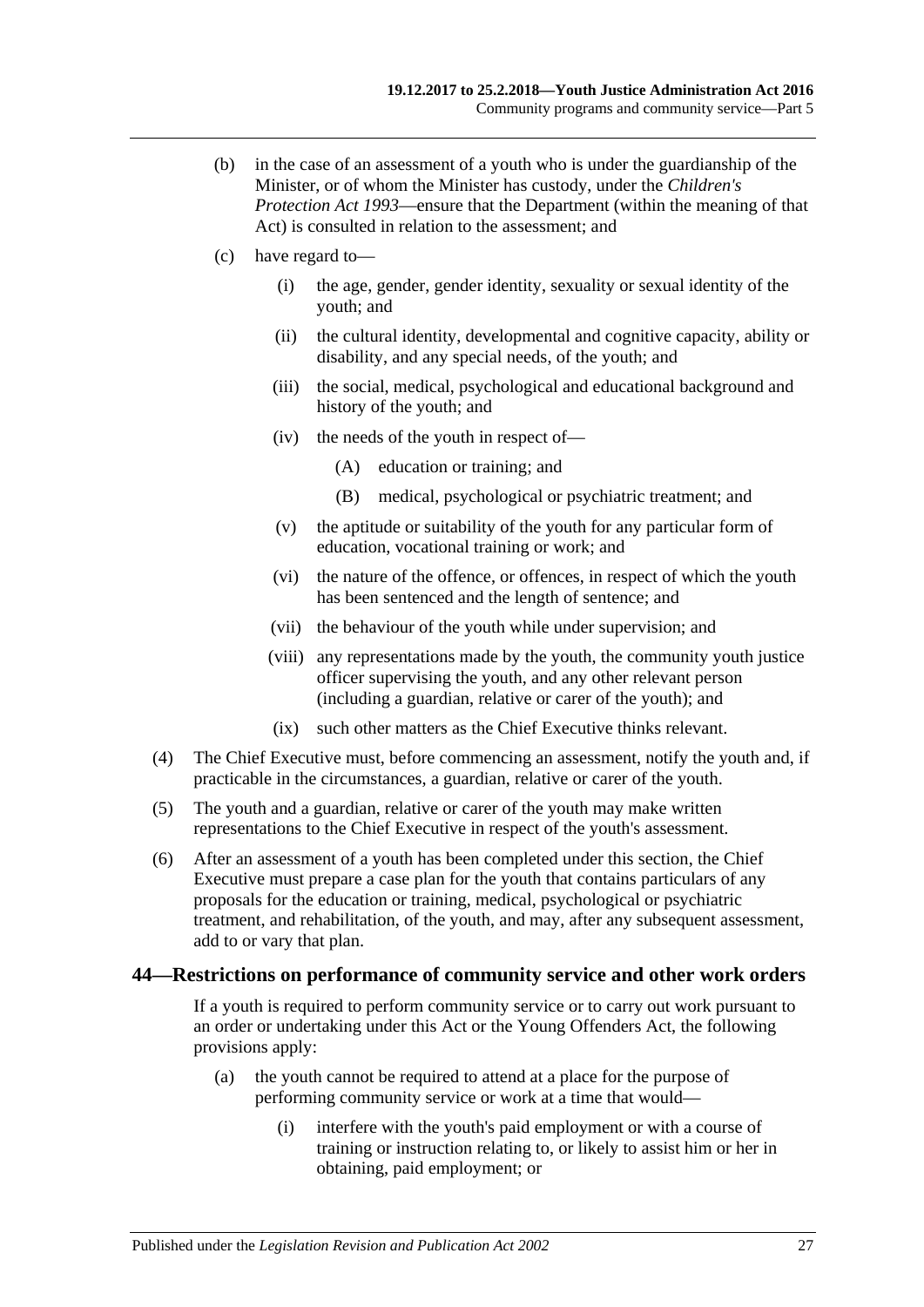- (ii) cause unreasonable disruption of the youth's commitments in caring for his or her dependants; or
- (iii) cause the youth to offend against a rule of a religion that he or she practises;
- (b) the youth cannot be required to perform community service or work—
	- (i) for less than 4 hours in a week; or
	- (ii) for more than 8 hours in any 1 day,

except in circumstances approved by the Minister;

- (c) if on any day a period of community service or work is to exceed 4 continuous hours, the next hour must be a meal break;
- (d) the youth will not be paid for the performance of the community service or work.

### <span id="page-27-0"></span>**45—Insurance cover for youths performing community service or other work orders**

A youth who is required to perform community service or other work pursuant to an order or undertaking under this Act or the Young Offenders Act must be insured against death or bodily injury arising out of, or occurring in the course of, performance by the youth of that community service or work.

## <span id="page-27-1"></span>**46—Community service or other work orders may only involve certain kinds of work**

- (1) The work selected for the performance of community service or other work pursuant to an order or undertaking under this Act or the Young Offenders Act must be for the benefit of—
	- (a) the victim of the offence; or
	- (b) persons who are disadvantaged through age, illness, incapacity or any other adversity; or
	- (c) an organisation that does not seek to secure a pecuniary profit for its members; or
	- (d) a Public Service administrative unit, an agency or instrumentality of the Crown or a local government authority.
- (2) The attendance by a youth at an educational or training course approved by the Minister for the purposes of this section will be taken to be the performance of community service.

## <span id="page-27-2"></span>**Part 6—Miscellaneous**

### <span id="page-27-3"></span>**47—Hindering a person in execution of duty**

A person who hinders the Chief Executive, a community youth justice officer, a home detention officer or any other person in the execution, performance or discharge of a power, function or duty under this Act is guilty of an offence.

Maximum penalty: \$2 500.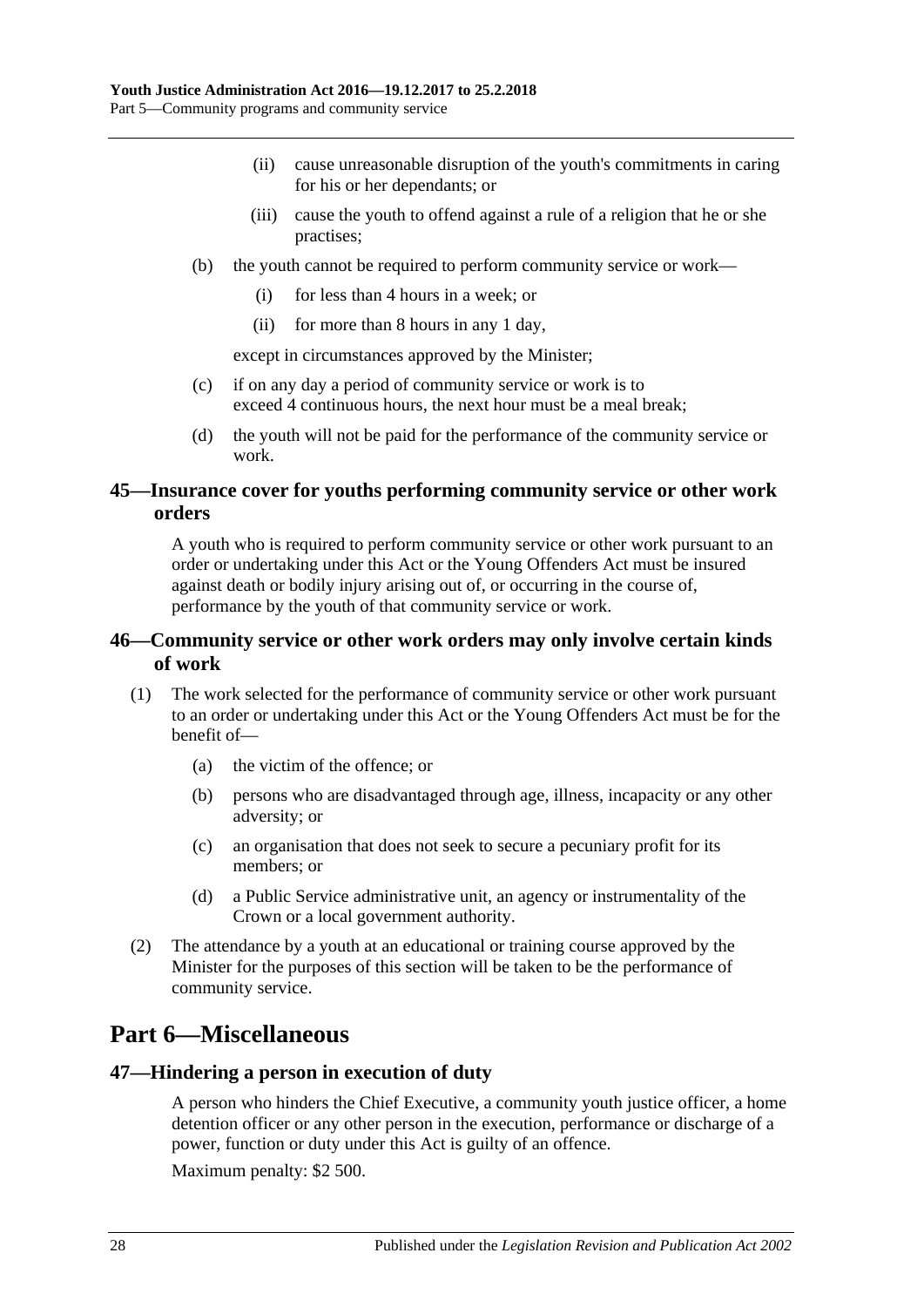#### <span id="page-28-0"></span>**48—Impersonating an employee of Department**

A person who falsely represents himself or herself by word or conduct to be an officer or employee of the Department and to be authorised by or pursuant to this Act or any other Act to exercise certain powers is guilty of an offence.

Maximum penalty: \$2 500.

#### <span id="page-28-1"></span>**49—Confidentiality**

A person must not disclose information relating to a youth or resident of a training centre, being information obtained (whether by the person or some other person) in the administration or enforcement of this Act, except—

- (a) as required or authorised by this Act or any other Act or law; or
- (b) as reasonably required in connection with the administration or enforcement of this Act or any other prescribed Act; or
- (c) if, in the opinion of the Chief Executive, it is necessary to disclose the information in order to avert a serious risk to public safety; or
- (d) for the purposes of legal proceedings arising out of the administration or enforcement of this Act; or
- (e) to a government agency or instrumentality of this State, the Commonwealth or another State or Territory of the Commonwealth for the purposes of the proper performance of its functions; or
- (f) with the consent of the youth or resident to whom the information relates.

Maximum penalty: \$10 000.

#### <span id="page-28-2"></span>**50—Disclosure of health information**

- (1) The—
	- (a) Chief Executive of the administrative unit of the Public Service that is responsible for assisting a Minister in the administration of the *[Health Care](http://www.legislation.sa.gov.au/index.aspx?action=legref&type=act&legtitle=Health%20Care%20Act%202008)  Act [2008](http://www.legislation.sa.gov.au/index.aspx?action=legref&type=act&legtitle=Health%20Care%20Act%202008)*; and
	- (b) Chief Executive of the administrative unit of the Public Service that is responsible for assisting a Minister in the administration of the *[Mental Health](http://www.legislation.sa.gov.au/index.aspx?action=legref&type=act&legtitle=Mental%20Health%20Act%202009)  Act [2009](http://www.legislation.sa.gov.au/index.aspx?action=legref&type=act&legtitle=Mental%20Health%20Act%202009)*,

must disclose to the Chief Executive such personal information about a youth detained in a training centre or released on home detention as is reasonably required for the treatment, care or rehabilitation of the youth, or the safe management of the youth in the centre or in the community (as the case may be).

- (2) Protocols or guidelines may be established for the purposes of this section.
- (3) In this section—

*personal information* means information or an opinion, whether true or not, relating to a youth whose identity is apparent, or can reasonably be ascertained, from the information or opinion.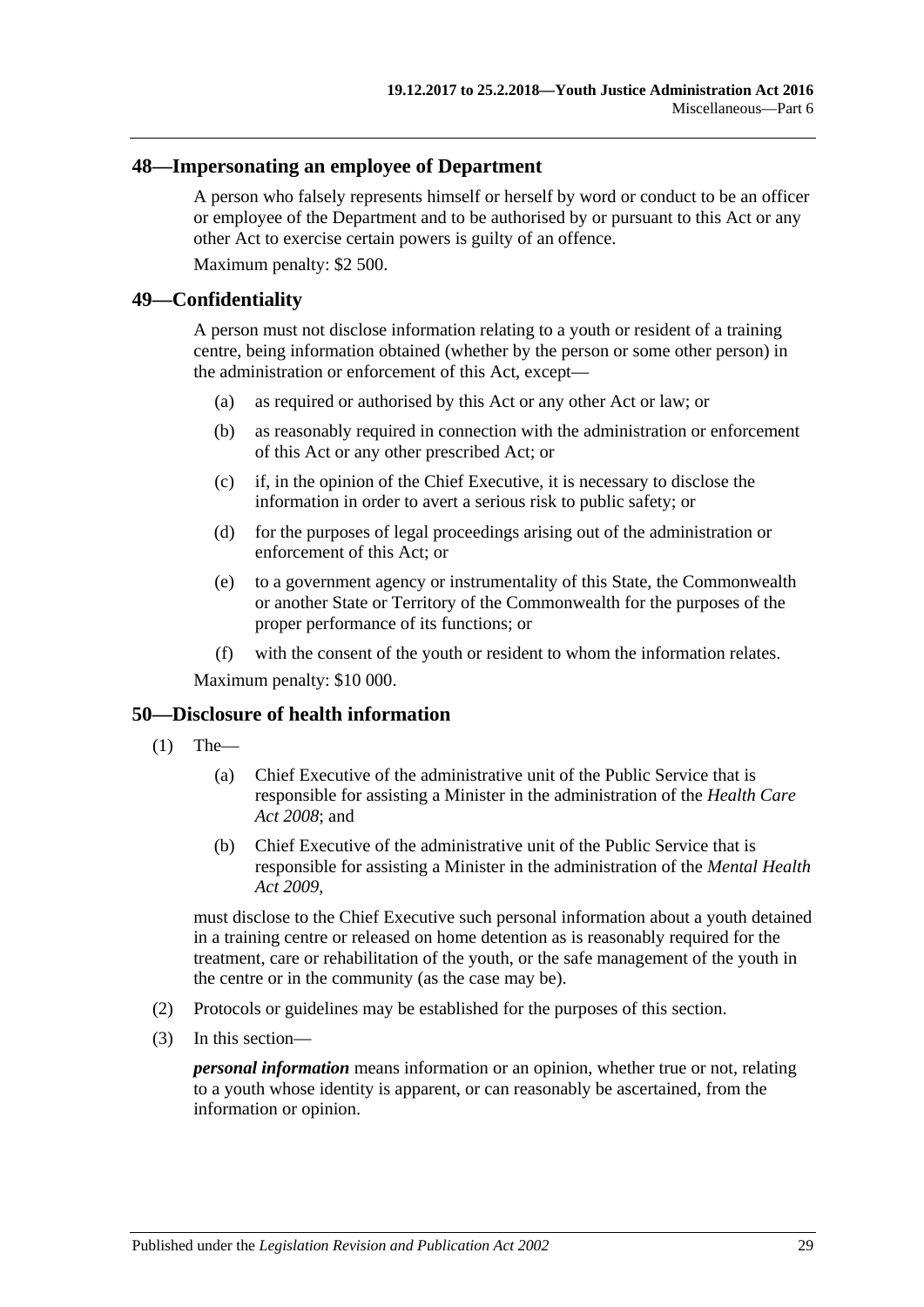#### <span id="page-29-0"></span>**51—Information about youth may be given in certain circumstances**

- (1) If a youth is sentenced to detention or imprisonment for an offence, an eligible person may apply in writing to the Chief Executive for the release to him or her of any of the following information relating to the youth:
	- (a) the name and address of the place in which the youth is for the time being held in custody;
	- (b) details of any transfer of the youth from 1 place in which the youth is being held in custody to another;
	- (c) details of the sentence or sentences that the youth is liable to serve;
	- (d) the date on which and circumstances under which the youth was, is to be, or is likely to be, released from custody for any reason;
	- (e) details of any escape from custody by the youth.
- (2) The Chief Executive has an absolute discretion to grant or refuse an application for release of information to an eligible person.
- (3) A decision of the Chief Executive as to whether a person is an eligible person or to grant or refuse an application under this section is final and is not reviewable by a court.
- (4) The Chief Executive must not release information relating to a youth's conditional release from detention by the Training Centre Review Board without the consent of the Board (but the Board may waive this requirement in such circumstances as it thinks fit).
- (5) For the purposes of this section, a person is an *eligible person* in relation to a youth who is sentenced to detention or imprisonment for an offence if he or she is—
	- (a) a registered victim in relation to the offence; or
	- (b) a member of the youth's family or a close associate of the youth; or
	- (c) a legal practitioner who represents the youth; or
	- (d) any other person who the Chief Executive thinks has a proper interest in the release of such information.

#### <span id="page-29-1"></span>**52—Information about youth to be given when youth to be imprisoned**

If a youth is transferred to a prison from a training centre, the Chief Executive must provide the Department (within the meaning of the *[Correctional Services Act](http://www.legislation.sa.gov.au/index.aspx?action=legref&type=act&legtitle=Correctional%20Services%20Act%201982) 1982*) with information held by the Chief Executive that is required by that Department in order to ensure—

- (a) the safety and security of the youth while he or she is detained in the prison; or
- (b) the safety and security of other persons at the prison; or
- (c) that the rehabilitation needs of the youth will be met while he or she is detained in the prison.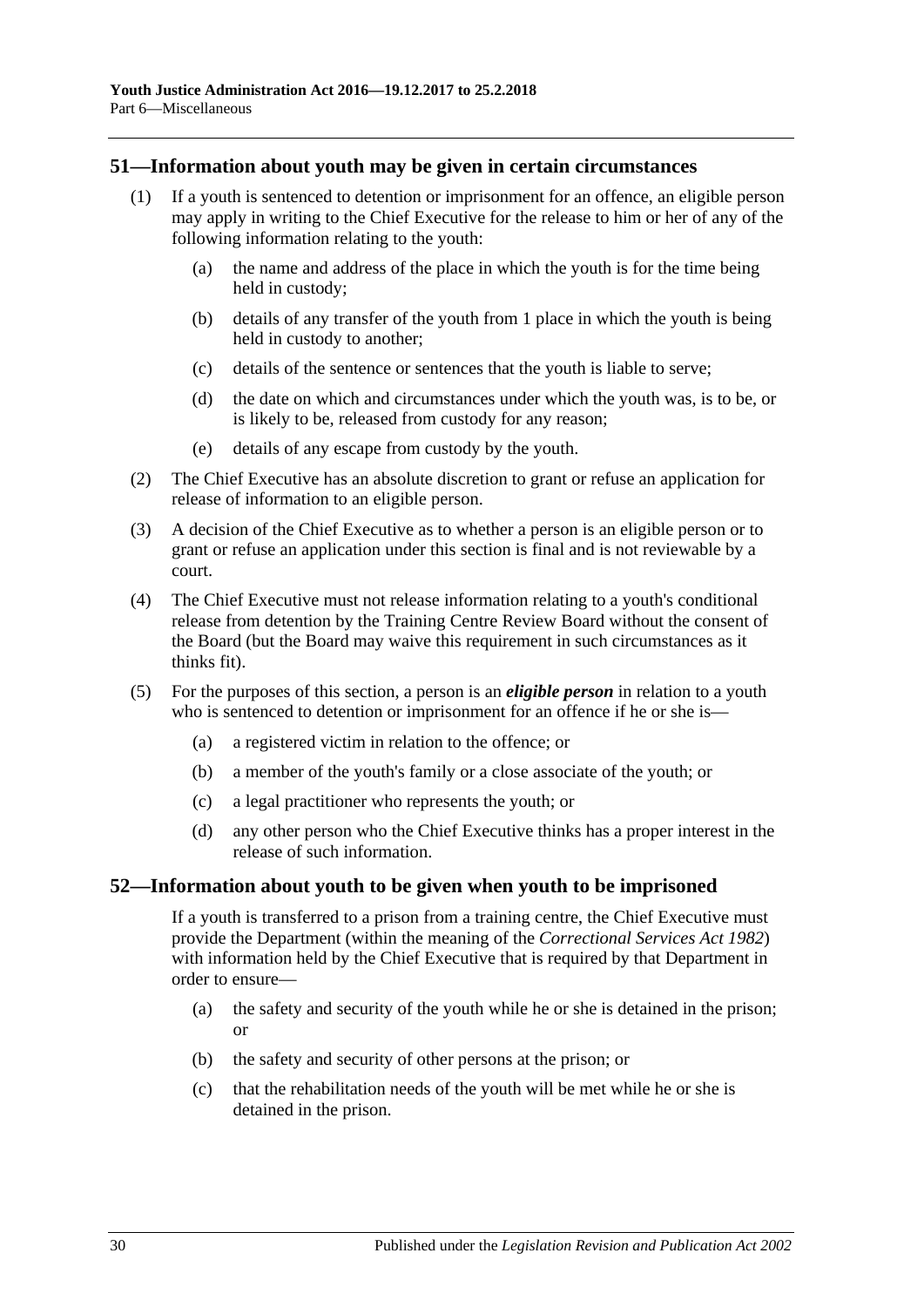### <span id="page-30-0"></span>**53—Minister may acquire land**

The Minister may, for the purposes of this Act, acquire land in accordance with the *[Land Acquisition Act](http://www.legislation.sa.gov.au/index.aspx?action=legref&type=act&legtitle=Land%20Acquisition%20Act%201969) 1969*.

#### <span id="page-30-1"></span>**54—Evidentiary provision**

In any proceedings, an apparently genuine document purporting to be a certificate signed by the Chief Executive (or a delegate of the Chief Executive), and certifying that a dog used during a specified period for a specified purpose under [section](#page-19-0) 32 within a specified area, or at a training centre, was a sniffer dog constitutes proof, in the absence of proof to the contrary, of the matters so certified.

#### <span id="page-30-3"></span><span id="page-30-2"></span>**55—Regulations**

- (1) The Governor may make such regulations as are contemplated by this Act, or as are necessary or expedient for the purposes of this Act.
- (2) Without limiting the generality of [subsection](#page-30-3) (1), regulations may be made—
	- (a) regulating the administration and management of training centres; and
	- (b) prescribing the procedures to be observed in relation to the detention of a youth prior to being dealt with by a court, or while a youth is being conveyed to or from any court, or while a youth is in attendance at any court; and
	- (c) regulating the conduct of residents, or of residents of a particular class, of a training centre; and
	- (d) relating to visitors to training centres; and
	- (e) setting out rights of residents of training centres; and
	- (f) prohibiting, restricting or regulating the supply or administration to residents of drugs (including prescription drugs under the *[Controlled Substances](http://www.legislation.sa.gov.au/index.aspx?action=legref&type=act&legtitle=Controlled%20Substances%20Act%201984)  Act [1984](http://www.legislation.sa.gov.au/index.aspx?action=legref&type=act&legtitle=Controlled%20Substances%20Act%201984)*); and
	- (g) for the purposes of [section](#page-18-0) 31, including regulations—
		- (i) prescribing procedures for drug testing; and
		- (ii) regulating the collection of biological samples from residents for the purposes of drug testing; and
		- (iii) prescribing the directions that can be given to a resident for the purpose of conducting an alcotest or collecting and authenticating a biological sample; and
	- (h) prescribing the duties of employees of training centres; and
	- (i) regulating the times at which and procedure by which youths may be admitted to training centres for detention; and
	- (j) regulating the administration of community service orders; and
	- (k) prescribing directions that community youth justice officers may give to persons under their supervision; and
	- (l) prescribing fines, not exceeding \$1 250 in each case, for breach of the regulations.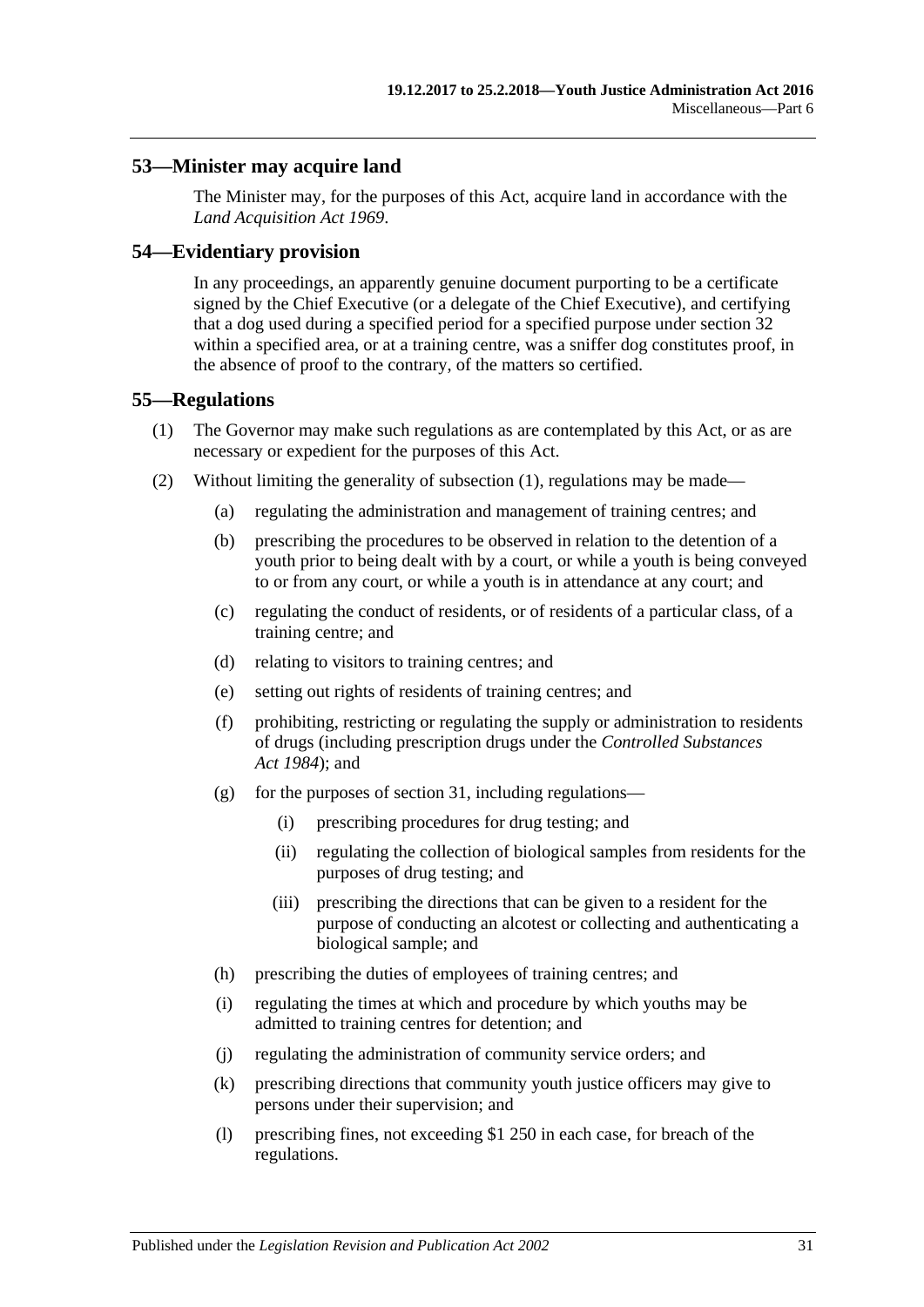- (3) The regulations may include evidentiary provisions to facilitate proof of breaches of the regulations for the purposes of proceedings for offences against this Act or the regulations.
- (4) Regulations under this Act may—
	- (a) be of general application or limited application; and
	- (b) make different provision according to the persons, things or circumstances to which they are expressed to apply; and
	- (c) provide that a matter or thing in respect of which regulations may be made is to be determined according to the discretion of the Minister or the Chief Executive; and
	- (d) include evidentiary provisions to facilitate proof of contraventions of the regulations for the purposes of proceedings for offences.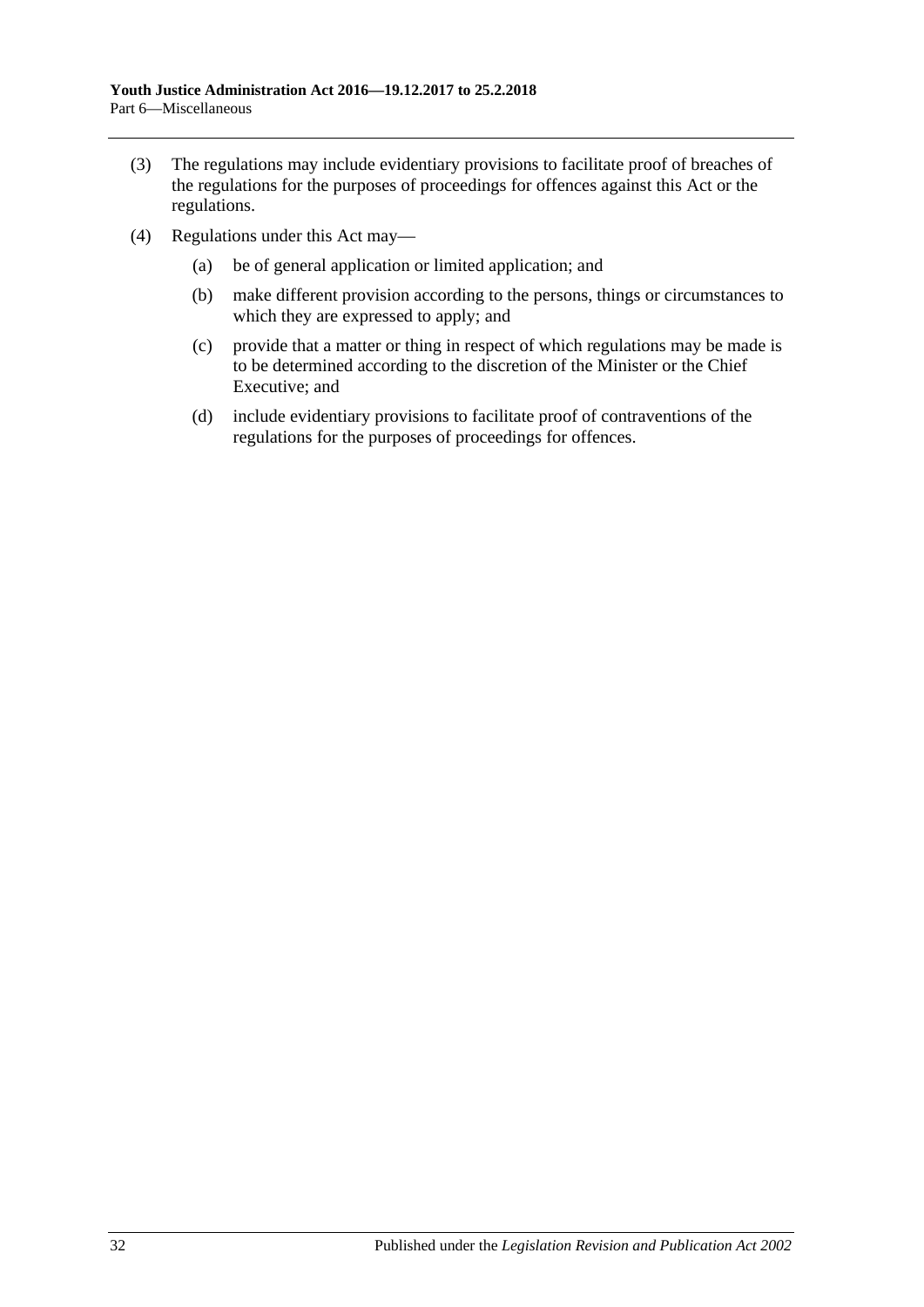## <span id="page-32-0"></span>**Legislative history**

## **Notes**

- Amendments of this version that are uncommenced are not incorporated into the text.
- For further information relating to the Act and subordinate legislation made under the Act see the Index of South Australian Statutes or www.legislation.sa.gov.au.

## **Legislation amended by principal Act**

The *Youth Justice Administration Act 2016* amended the following:

*Children's Protection Act 1993 Criminal Law Consolidation Act 1935 Criminal Law (Sentencing) Act 1988 Family and Community Services Act 1972 Young Offenders Act 1993 Youth Court Act 1993*

## **Principal Act and amendments**

New entries appear in bold.

| Year No |      | Title                                                                                                            | Assent | Commencement                                                                                                                                         |
|---------|------|------------------------------------------------------------------------------------------------------------------|--------|------------------------------------------------------------------------------------------------------------------------------------------------------|
| 2016 6  |      | <i>Youth Justice Administration Act 2016</i> 17.3.2016                                                           |        | 1.12.2016 (Gazette 8.9.2016 p3677)                                                                                                                   |
| 2017    | - 64 | <b>Children's Protection Law Reform</b><br>(Transitional Arrangements and<br><b>Related Amendments) Act 2017</b> |        | 12.12.2017 Pt 23 (s $149(3)$ )-19.12.2017;<br>ss $149(1)$ , $150-26.2.2018$ ; ss 148,<br>149(2), 151 to 153-22.10.2018 (Gazette<br>19.12.2017 p5119) |

## **Provisions amended**

New entries appear in bold.

Entries that relate to provisions that have been deleted appear in italics.

| Provision                           | How varied                                                            | Commencement                |
|-------------------------------------|-----------------------------------------------------------------------|-----------------------------|
| Pt <sub>1</sub>                     |                                                                       |                             |
| s <sub>2</sub>                      | omitted under Legislation Revision and<br><b>Publication Act 2002</b> | 19.12.2017                  |
| s <sub>3</sub>                      |                                                                       |                             |
| r3(1)                               | amended by $64/2017$ s 148                                            | 22.10.2018—not incorporated |
| s 4                                 |                                                                       |                             |
| r(4(1))                             |                                                                       |                             |
| Child and Young<br>Person's Visitor | inserted by $64/2017$ s $149(1)$                                      | 26.2.2018—not incorporated  |
| guardian                            | amended by $64/2017$ s $149(2)$                                       | 22.10.2018—not incorporated |